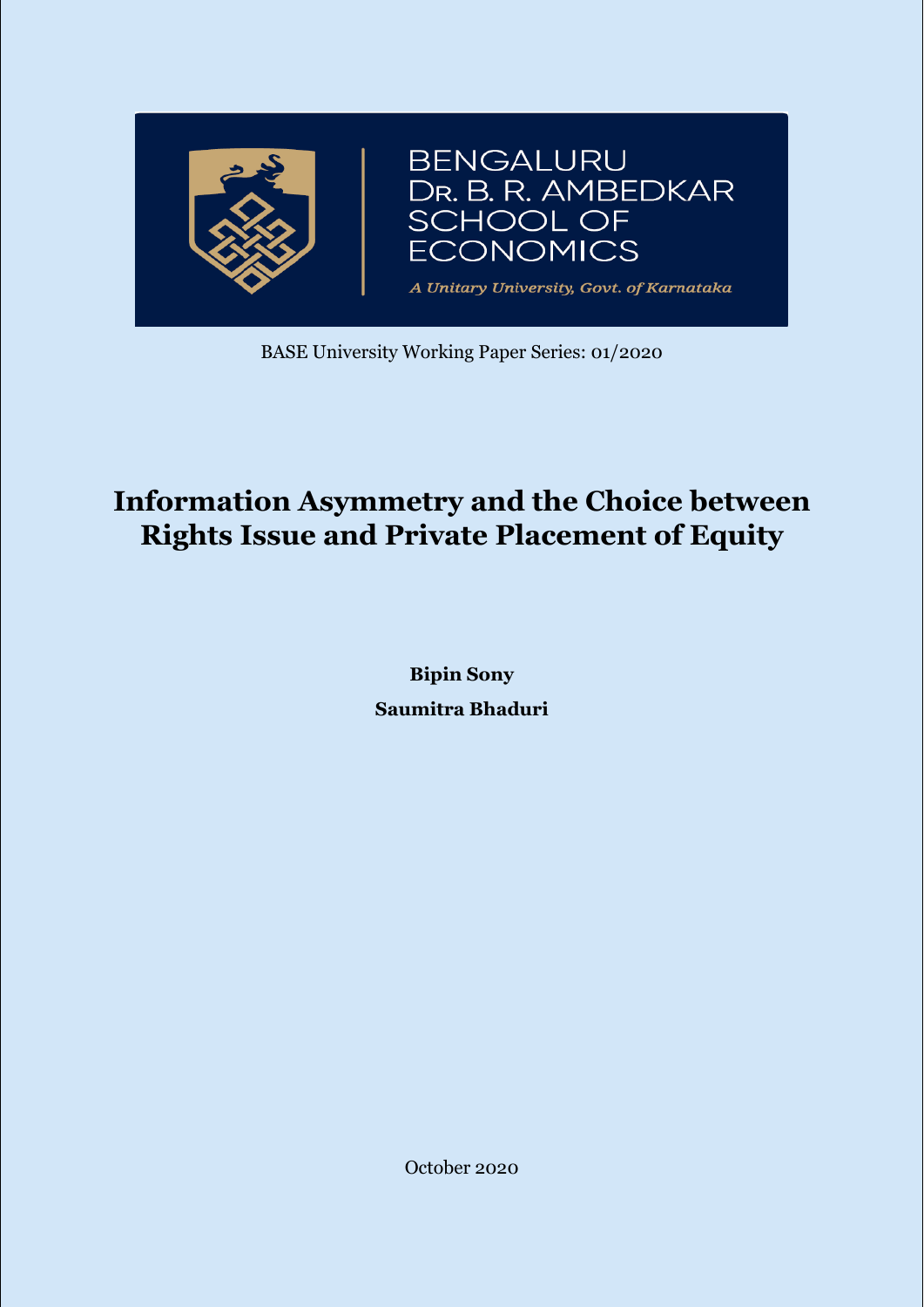#### **Information asymmery and the choice between rights issue and private placement of equity**

#### **Abstract**

This study examines the role of information asymmetry in the choice between rights issue and private equity placement from an important emerging market- India. In the post IPO scenario, Indian firms issue equity mainly through private placements as well as rights issues and follow-on public offers are negligible. We argue that problems associated with information asymmetry trickles down to all levels of equity issues. The outcome of this empirical exercise shows only those firms facing lesser information problems choose rights issue of equity. Private placements are chosen by firms facing higher information problems to circumvent information costs. The results remain invariant even after segregating the qualified institutional placements from private equity placement as the firms with information disadvantage choose to place equity privately.

**Keywords:** Capital structure, Information asymmetry, Rights issue, Private placement of equity, Emerging economy

**JEL Classification:** G32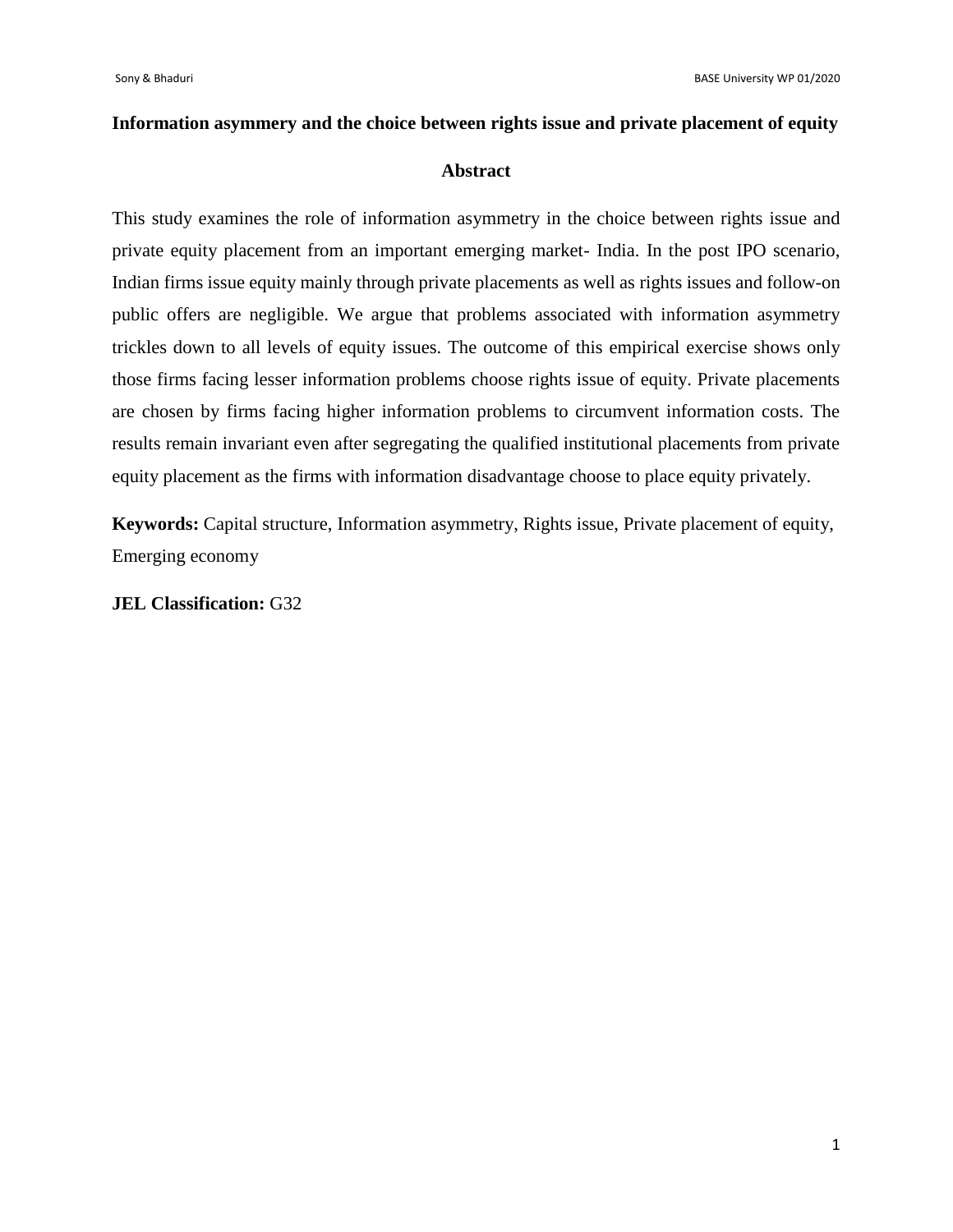#### **Information asymmery and the choice between rights issue and private placement of equity**

Bipin Sony<sup>a</sup> and Saumitra Bhaduri<sup>b</sup>

#### **Introduction**

 $\overline{\phantom{a}}$ 

Information based capital structure models argue that when faced with information asymmetry, firms issue securities that involve lower costs (Frank & Goyal, 2009). Myers (1984) and Myers and Majluf (1984) builds the pecking order model of security choice based on this contention and propose a hierarchical form of financing driven by information asymmetry. The sensitivity to information problems becomes severe when the funds are raised from external sources like debt or equity as the information problems increase the cost of raising funds. As Chang et al. (2006), the presence of information asymmetry impedes the interests of the firm and equity securities would be mispriced quite often. Therefore, firms have incentives to choose debt securities over equity when faced with information problems. Though the empirical evidence favoring the hierarchical pattern varies across economies and times, the role of information asymmetry as a key determinant of the security issue decision is widely accepted (Sony and Bhaduri, 2018; Gao and Zhu, 2015; Leary and Roberts, 2010; Bharat et al., 2009; Chang et al., 2006; Klien et al., 2002)

While the conventional models examine the debt-equity riddle, another set of literature has emerged, focusing on the choice between different forms of equity issue decisions itself. For example, studies by Chen et al. (2010), Cronqvist and Nilsson (2005), Wu, (2004) etc. argue that the type of equity issue method chosen by the firm is also driven by information asymmetry. In fact, among the literature on equity issues, one strand examines the factors that determine the market type in which the security is issued i.e., private security markets or public security markets (Martos-Vila, 2011; Chen et al., 2010; Wu, 2004). Empirical evidence suggests that information cost associated with any form of public issue is higher as the number of investors involved is large and in the presence of information asymmetry, firms would choose to place securities privately with investors than go for a public issue (Gomes and Phillips, 2012; Fulghieri and Lukin, 2001)

<sup>a</sup> Bipin Sony is Assistant Professor at Bangalore Dr. B.R. Ambedkar School of Economics University, Bengaluru. Email: bipin@base.ac.in

<sup>b</sup>Saumitra Bhaduri is Professor at Madras School of Economics. Email: saumitra@mse.ac.in. We thank the anonymous referees for the careful review and comments.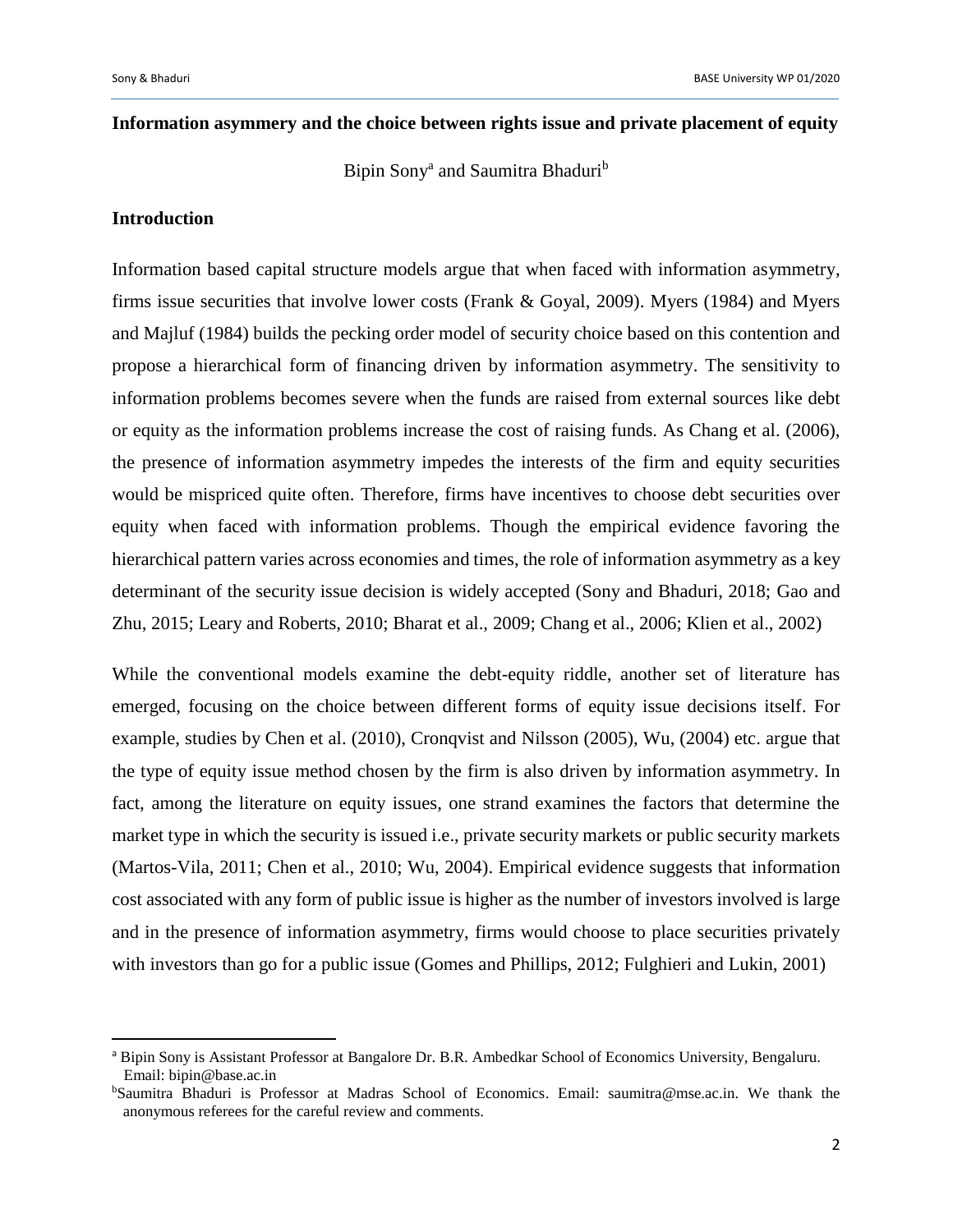Another strand of literature on equity issues explore the decision by the firms to choose between the two most popular equity issue method globally, rights issue and private placement of equity and the factors that influence the firm decision (Banerjee and Deb, 2015; Tuli and Shukla, 2014; Cronqvist and Nilsson, 2005; Tan et al., 2002). The exceptional rise of private placements as well as rights issues across the globe have gained the attention of several researchers in recent times (Minardi et al., 2017; Otsubo, 2017; Xu et al., 2017; Massa et al., 2016;).

This work is one such attempt where we pick the two most common forms of equity issues post-Initial Public Offer (IPO) made by the firms, i.e. rights issue and private placement- among the firms from one of the most important emerging markets, India. The remarkable growth of rights issues and private placements offer in the us an ideal opportunity to examine these issues empirically.

Extant literature highlights three major factors that drive the choice between rights issues and private placements. The first one stem from the monitoring hypothesis, where the presence of institutional investors along with their ability to monitor the managerial activities augment overall firm valuation (Dhaiya et al., 2017; Banerjee and Deb, 2015; Dai, 2011). This is particularly relevant in the case of private placements involving outside investors. The next argument comes from the managerial entrenchment hypothesis where the managers/owners try to retain the control over the firms by selecting friendly investors (Jetley and Mondal, 2015; Cronqvist and Nilsson, 2005; Dann and DeAngelo, 1988). This is specifically applicable in the case of family-owned firms where families try to retain their control. Notably, Wu et al., (2016) argues that firms choose the rights issue to avoid dilution of ownership and to maintain private control benefits.

Interestingly, one popular narrative on the choice between rights issue and private placements emerges from the information asymmetry arising out of the adverse selection costs involved in these securities (Tuli and Shukla, 2014; Cronqvist and Nilsson, 2005). Specifically, a rights issue is a form of public issue and the information cost associated with such securities are higher. The empirical evidence suggests that firms facing information problems often choose the private placements as the cost involved in convincing the specialized investors as well as the time taken is lower than rights issues (Tuli and Shukla, 2014; Gomes and Phillips, 2012; Cronqvist and Nilsson, 2005; Tan et al., 2002; Hertzel and Smith, 1993). Unlike most other studies in the Indian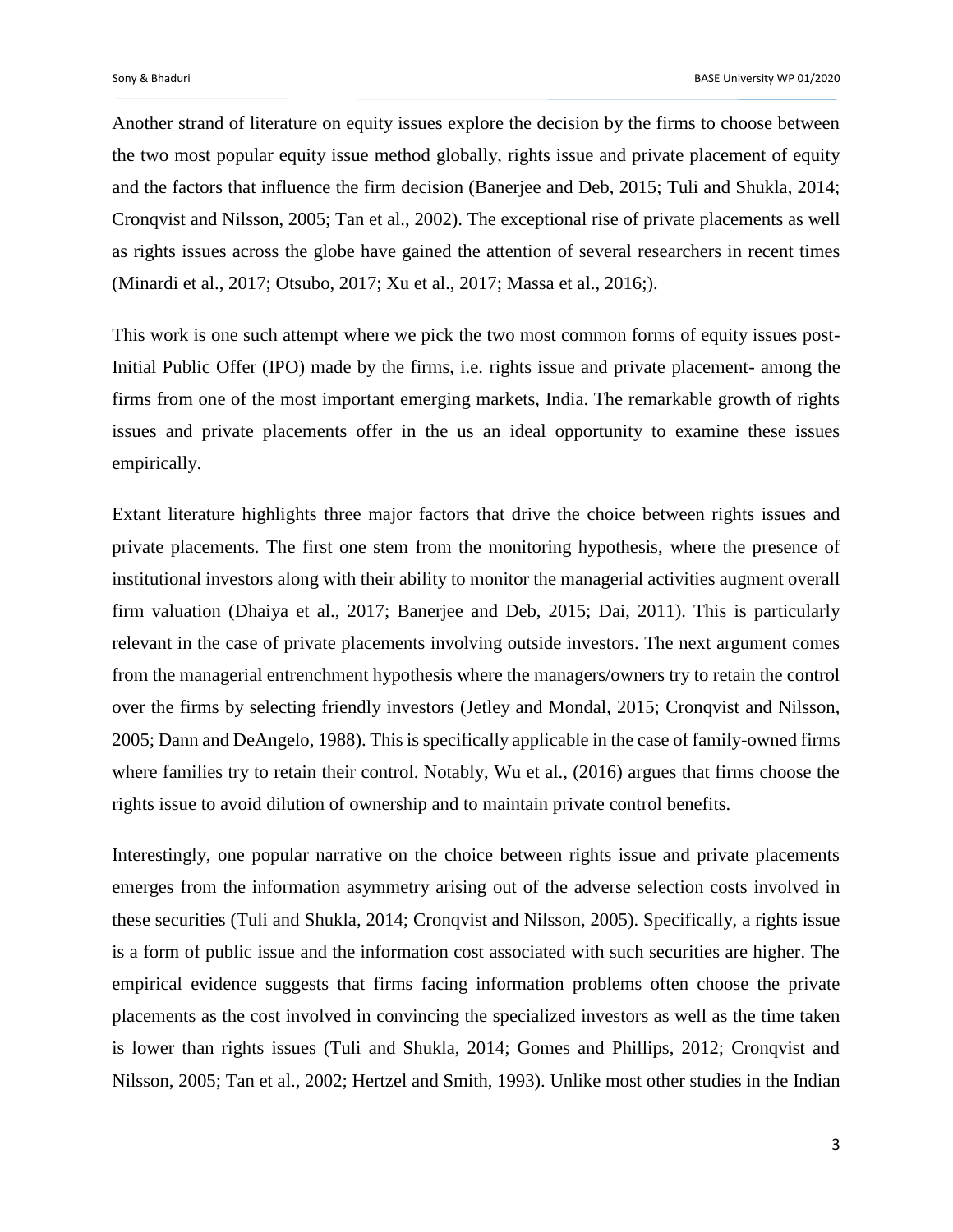context which deals with the conventional debt-equity framework, this study specifically tests the contention that the choice between rights issue and private placement is driven by information asymmetry.

In general, seasonal equity offerings (SEO) in India take place through four major channels; follow-on-public offer (FPO), bonus issues, rights issue, and private placements.<sup>1</sup> Among these, FPOs and rights issues are typically public issues as it targets a wider audience and private placements involve a selected set of investors- high net worth individuals and Qualified Institutional Buyers (QIBs). Interestingly, among the public issues, the rights issue is the most common mode and instances of follow-on-public offers are rare.<sup>2</sup> On the other hand, the most common form of equity issuance is the private placement of equity (See Table 1 in section 4). The private placements cover more than 80% of all the seasonal equity issues in India. Further, the private placements of equity are classified into Preferential Allotments and Qualified Institutional Placements (QIPs).<sup>3</sup> Preferential allotment, which is more common, is the allotment of shares to select groups of persons and QIPs are allotment of shares to QIBs.

Importantly, the equity issues through rights issues and private placements witnessed exceptional growth in one of the most important emerging markets, India. For example, rights issues grew from Indian Rupees ( $\bar{\tau}$ ) 4310 million in the year 2002 to  $\bar{\tau}$ 77870 million in 2015. During the same period, Preferential Allotments grew from ₹21410 million to ₹219970 million in 2015. Meanwhile, the Qualified Institutional Placements, a form of institutional private placement from increased from ₹4,9630 million in 2006 to ₹275690 million in 2015.<sup>4</sup> Therefore, it is natural to examine the relatively unexplored area on the choice between the two most common forms of equity issues, rights issues, and private placement.

Several studies have examined these security issue decisions of Indian firms and information asymmetry emerges as one of the key factors limiting the equity issues (Sony and Bhaduri, 2018; Bhaduri, 2015). It is often argued that information asymmetry is deep-rooted in Indian capital markets due to the widespread market imperfections, poor legal and institutional systems, lack of

 $\overline{\phantom{a}}$ 

<sup>1</sup> https://www.sebi.gov.in/sebi\_data/commondocs/subsection1\_p.pdf

<sup>2</sup> Handbook of Statistics 2016, Part II, page SEBI

<sup>&</sup>lt;sup>3</sup> https://www.sebi.gov.in/sebi\_data/commondocs/subsection1\_p.pdf

<sup>4</sup>Sebi Hand book of statistics, years, 2016, 2005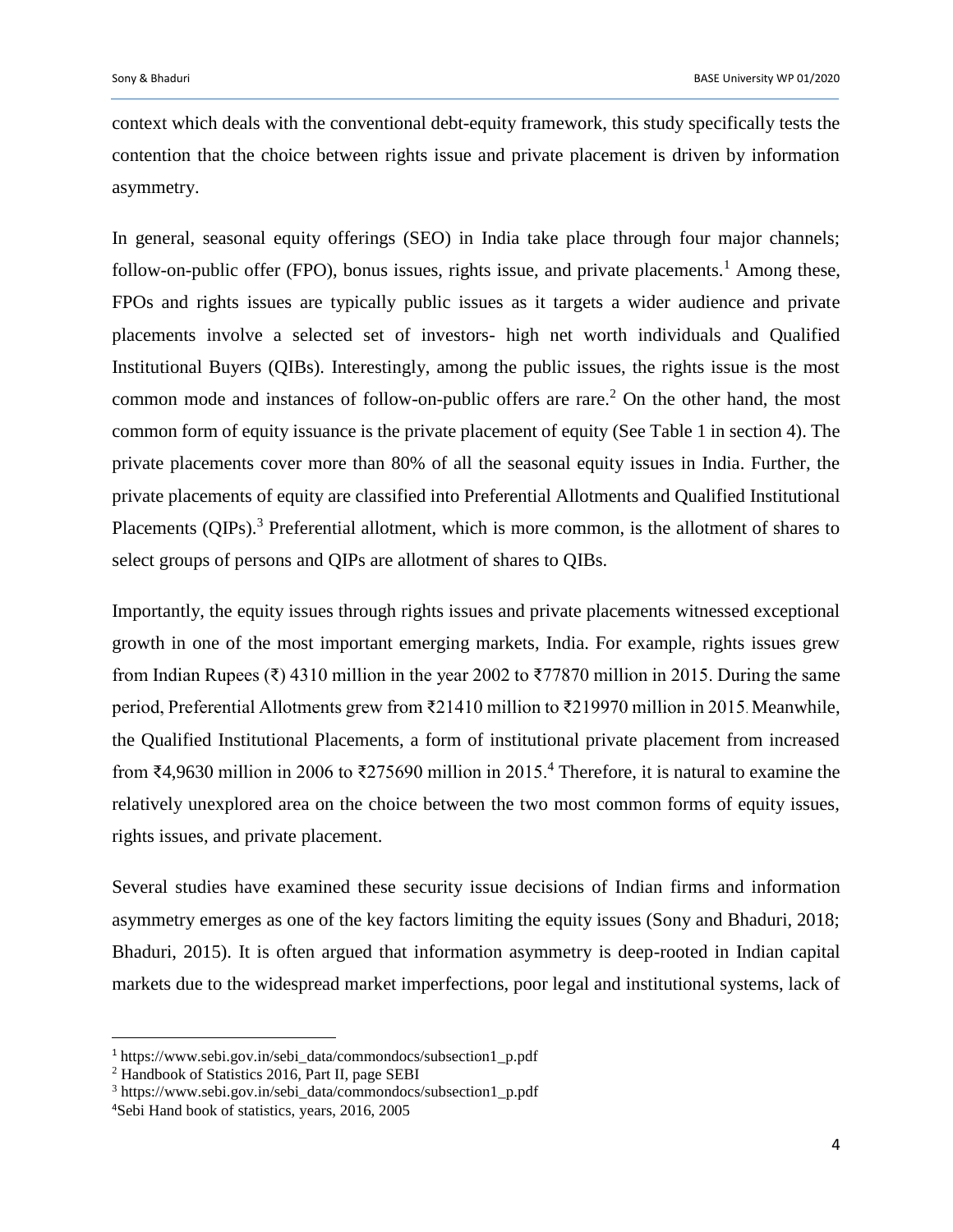$\overline{\phantom{a}}$ 

solid redressal mechanism for common investors and inadequate information disclosure mechanisms (Sarkar and Sarkar, 2002). The market regulator, Securities and Exchange Board of India (SEBI) has taken several steps to address the information problems, but the problems persist.<sup>5</sup> Moreover, empirical evidence also points out the prevalence of information asymmetry in the Indian markets (Sarkar and Sarkar, 2012). Importantly, Sony and Bhaduri (2018) and Bhaduri (2015) argue that the information asymmetry as a key determinant of capital structure decisions of Indian firms. Therefore, India turns out to be the right setting to examine the impact of information asymmetry.

Further, we measure the degree of information asymmetry faced by the firms by incorporating analyst specific variables like the number of analysts providing the earnings estimates of a firm, the surprise element in the estimates and the dispersion among various analyst earnings forecasts in a given financial year. In comparison to the conventional variables like age, size, dividend issues, tangible assets, etc., which are used as proxies for information asymmetry, analyst specific variables have several advantages (Chen et al., 2015; Kovacs, 2010;)

Firstly, the conventional variables don't account for information asymmetry alone and therefore, using these variables weakens the real impact of information asymmetry (Bharath et al., 2009). Secondly, analysts are market intermediaries who have the resources and skills to gather private information about the firms. The research reports published by analysts provide more information to the investors and the public, thereby alleviating information asymmetry. Therefore, using analyst coverage related variables overcomes the problems of conventional variables and turns out to be a better proxy for capturing information asymmetry (Sony and Bhaduri, 2018; Gomes and Phllips, 2012; Chang et al., 2006). For instance, a firm with larger analyst coverage is supposed to have lesser degree of information problems as the analysts provide more information about the firm or the analysts are naturally attracted to firms disclosing more information (Bowen et al., 2008). In either case, the degree of information asymmetry reduces. Similarly, a lower degree of surprises and dispersion in the forecasts made by the analysts also suggest lower information

<sup>5</sup> The report of the committee on Corporate Governance, Uday Kotak- https://www.sebi.gov.in/reports/reports/oct-2017/report-of-the-committee-on-corporate-governance\_36177.html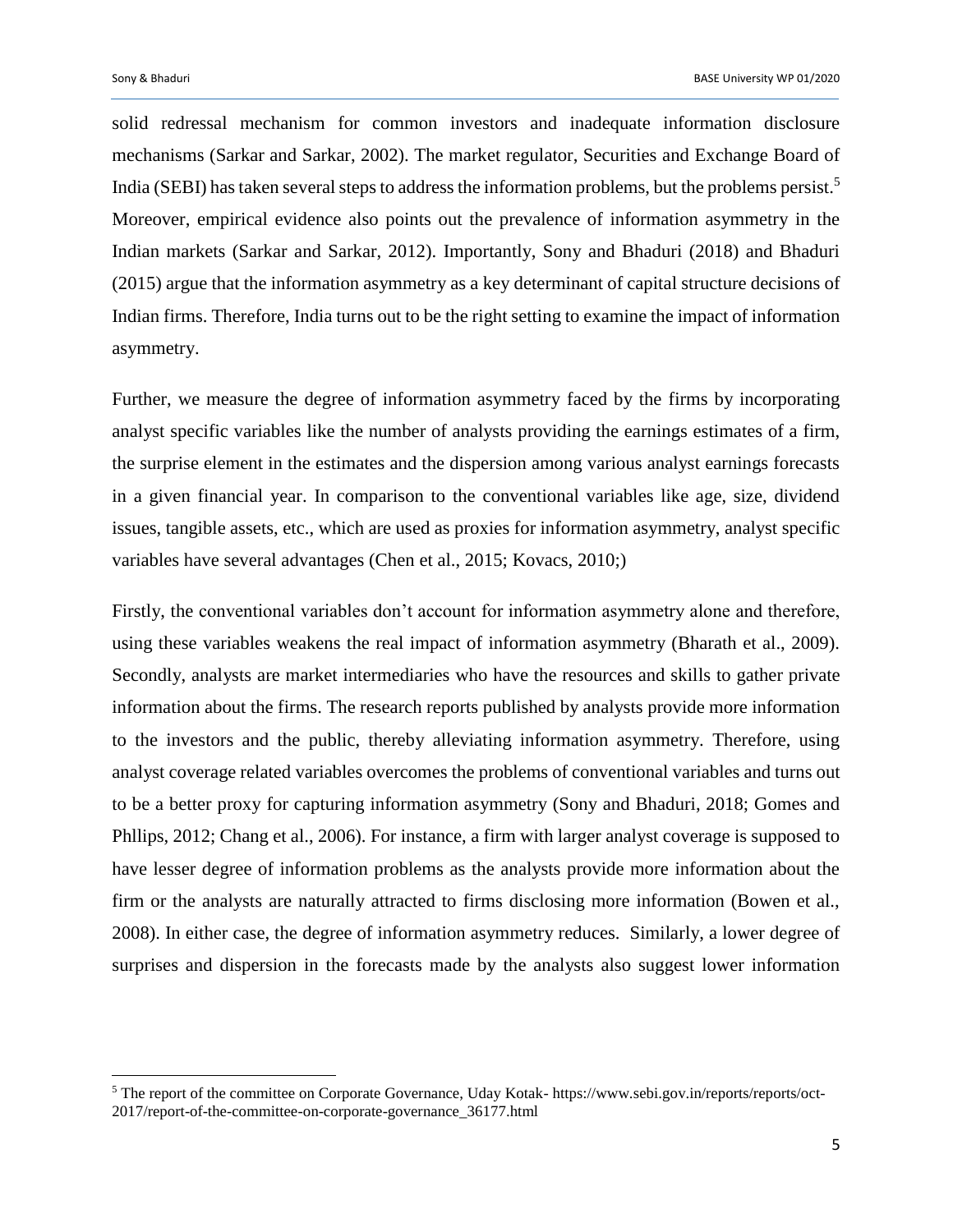problems as available information is adequate to make accurate earnings estimates (Gomes and Phillips, 2012; Halov and Heider, 2011).

We use several empirical specifications to test our arguments. To begin with, we use a discrete choice model to examine the role played by information asymmetry in the rights issue private placement choice. All three analyst specific variables are incorporated separately and tested for the impact of information asymmetry. We also add three robustness tests to strengthen the case for using the analyst coverage variables. Additionally, we segregate the private placements as PA's and QIP's and then test if the information asymmetry affects the choice between these and rights issues.

The study contributes to the corporate finance literature in two ways. First, this study provides empirical evidence for the impact of information asymmetry among different types of equity issues in an emerging economy. Mainly, public form of equity issues through rights issues is chosen only by those firms facing lesser information asymmetry. The firms that chose private placement were all facing a higher degree of information problems when compared to the rights issuers. This narrative is consistent across all alternate specifications in this study and therefore conforms to the arguments that firms facing higher information problems circumvent the problem by issuing equity privately. Our results remain consistent even after controlling for the ownership structure and firm performance. Secondly, information problems need to be addressed by firms trying to raise equity through public issues. The evidence presented in this paper shows that the impact of information asymmetry is not just limited to the broader debt-equity framework alone but trickles down to different levels of equity issues.

#### **2. Prior literature**

Corporate finance literature extensively discusses the role of information asymmetry on the debtequity choice and empirical evidence in favour of the information asymmetry as a key determinant is widely reported. (Gao and Zhu, 2015; Bessler et al., 2011; Bharath et al., 2009; Chang et al., 2006). Moving away from the conventional debt-equity framework, several studies have explored the role of information asymmetry with the debt issues or equity issues as well. Importantly, a handful of studies exclusively look in the equity issues alone and explore factors that potentially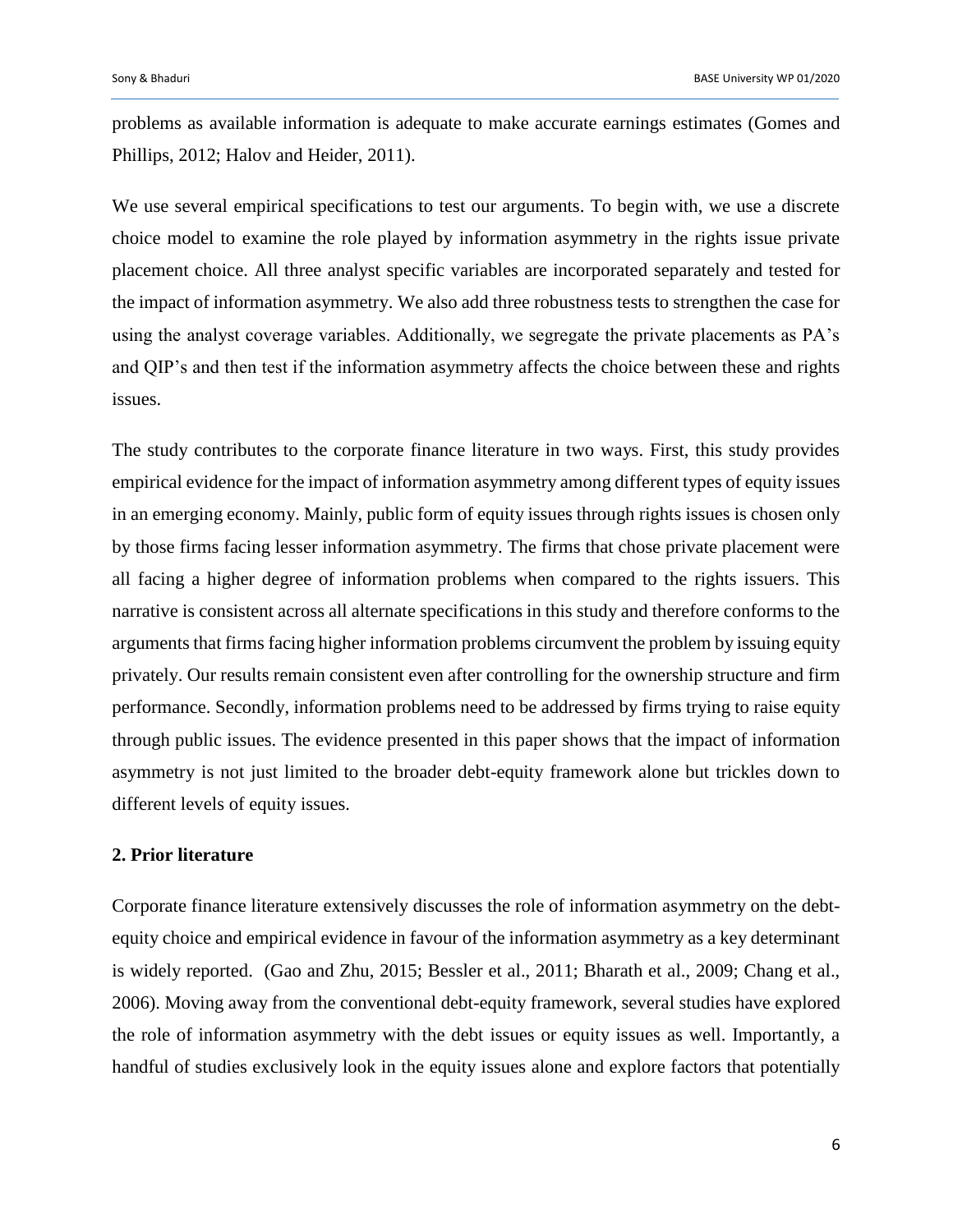influence the seasonal equity issue decisions (Shu and Chiang, 2014; DeAngelo et al., 2010; Bowen et al., 2008; Harjoto and Garen, 2003 Eckbo and Masulis, 1995).

A few interesting observations emerge from examining equity issue decisions. First, empirical evidence suggests that monitoring hypothesis, family control benefits and certification hypothesis do play a role in the equity issue decisions. Second, information asymmetry is prevalent at all levels of security issue decisions and particularly in the market type in which securities are issued i.e. private and public issues (Gomes and Phillips, 2012; Brophy et al., 2004; Fulghieri and Lukin, 2001). Third, a similar trend is observed when firms are to choose between rights issue and private placement (Banerjee and Deb, 2015; Cronqvist and Nilsson, 2014). Forth, information asymmetry is prevelant across emerging markets (Seifert and Gonenc, 2010).

The studies that examine the type of equity issuance method chosen by the firms provide some notable insights. For example, in the case of private placement of a security, Gomes and Phillips (2012) argue that the demand for public information disclosure is a tad lower when compared to the public security markets. Private placements involve selected investors who have superior information production techniques (Fulgheiri and Lukin, 2001). Therefore, poor quality firms, smaller and younger firms and firms with higher information problems exploit the private security markets to overcome the mispricing they would face in a public issue of equity (Tuli and Shukla, 2014; Kale and Meneghetti, 2011; Hertzal and Smith, 1993). Specifically, the lower information production costs, presence of friendly investors attract firms with a higher degree of information problems to issue securities privately (Kale and Meneghetti, 2011; Chen et al., 2010; Wu, 2004). It is also important to note that private placement comes with the added advantage external monitoring (Solvin et al., 1990).

On the contrary, rights issues are open to all existing shareholders including the retail investors, thereby giving characteristics of a form of public issue. Hence the disclosure requirement is more and the possibility of under-pricing is high for firms facing a higher degree of information problems (Banerjee and Deb, 2015; Cronqvst and Nilsson, 2004). It is also argued that the firms choosing rights issues issue often do not face much information asymmetry problems when compared to private placements. Several studies also emphasize that promoters who are reluctant to give away management control prefer rights issue to avoid dilution of ownership (Banerjee and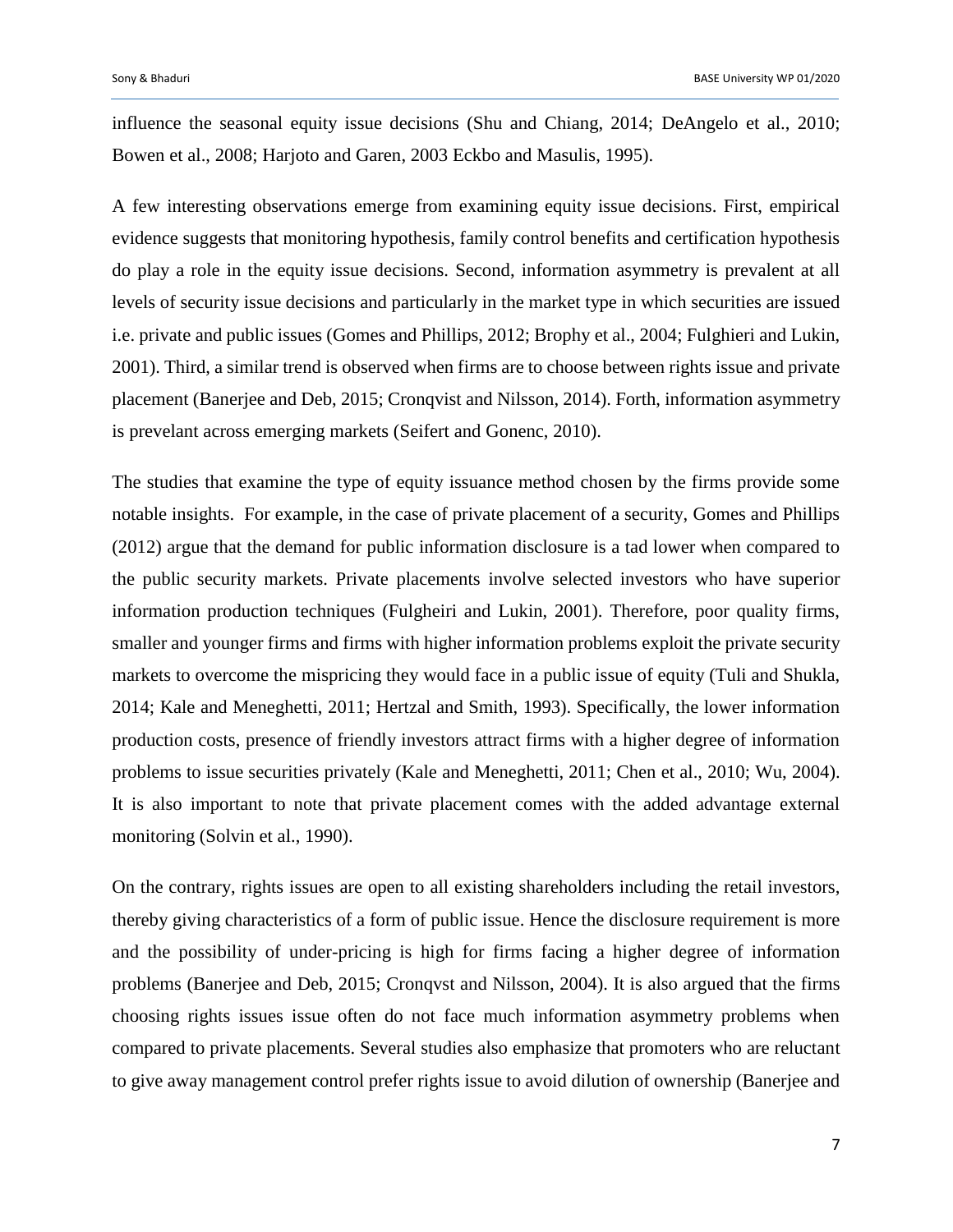Deb, 2015, Tuli and Shukla, 2014). Further, Wu et al. (2016) argue that firms with higher control benefits choose rights issues. Therefore, the factors driving choice between rights issues and private placements seem to be distinct and the degree of information asymmetry have different impact on each of these.

Prevalence of wide spread information asymmetry have made emerging markets an ideal setting for testing security issue decisions (Sony and Bhaduri, 2018). The next section throws some insights into the equity markets in India, one of the most important emerging economy.

#### **2.1. The equity market in India**

The Indian economy underwent a dramatic turnaround in the early 1990s when the economy was liberalized and sweeping reforms took place in the capital markets. Post liberalization, access to capital became easier for firms and several new forms of debt and equity securities were introduced over a while. The mid 1990's witnessed a large number of Indian corporates accessing both equity and debt market for capital. Despite the sweeping changes during the post-liberalization era, banks remain the single largest source of Indian firms (Chauhan, 2017; Shukla and Prabhu, 2014)

Equity issues in India are broadly classified into four types- public issues, rights issues, bonus issues and private placements.<sup>6</sup> A set of features makes Indian capital markets unique. Unlike, the developed economies, the activities in the public debt are minimal and dominated by financial institutions and government-controlled entities. This void is filled by the private security market where most of the debt securities are traded (Handbook of Statistics of Indian Economy, 2018; Sony and Bhaduri, 2018; Acharya, 2011). The private placement markets are the most common way of issuing debt or equity securities among Indian firms (Handbook of Statistics of Indian Economy, 2018).

Contrary to the public issues where a larger number of investors are involved, a private placement involves selected set of investors. The Companies Act, 1956 which was replaced by the new Companies Act, 2013, and time to time regulations by Securities and Exchange Board of India (SEBI), the capital markets regulator, guides the private placements in the Indian market. The Companies Act, 2013 (GOI, 2013) defines a private placement as a "security offer or invitation to purchase securities to a selected set of investors by a company through a private placement offer

 $\overline{\phantom{a}}$ 

<sup>6</sup> https://www.sebi.gov.in/sebi\_data/commondocs/subsection1\_p.pdf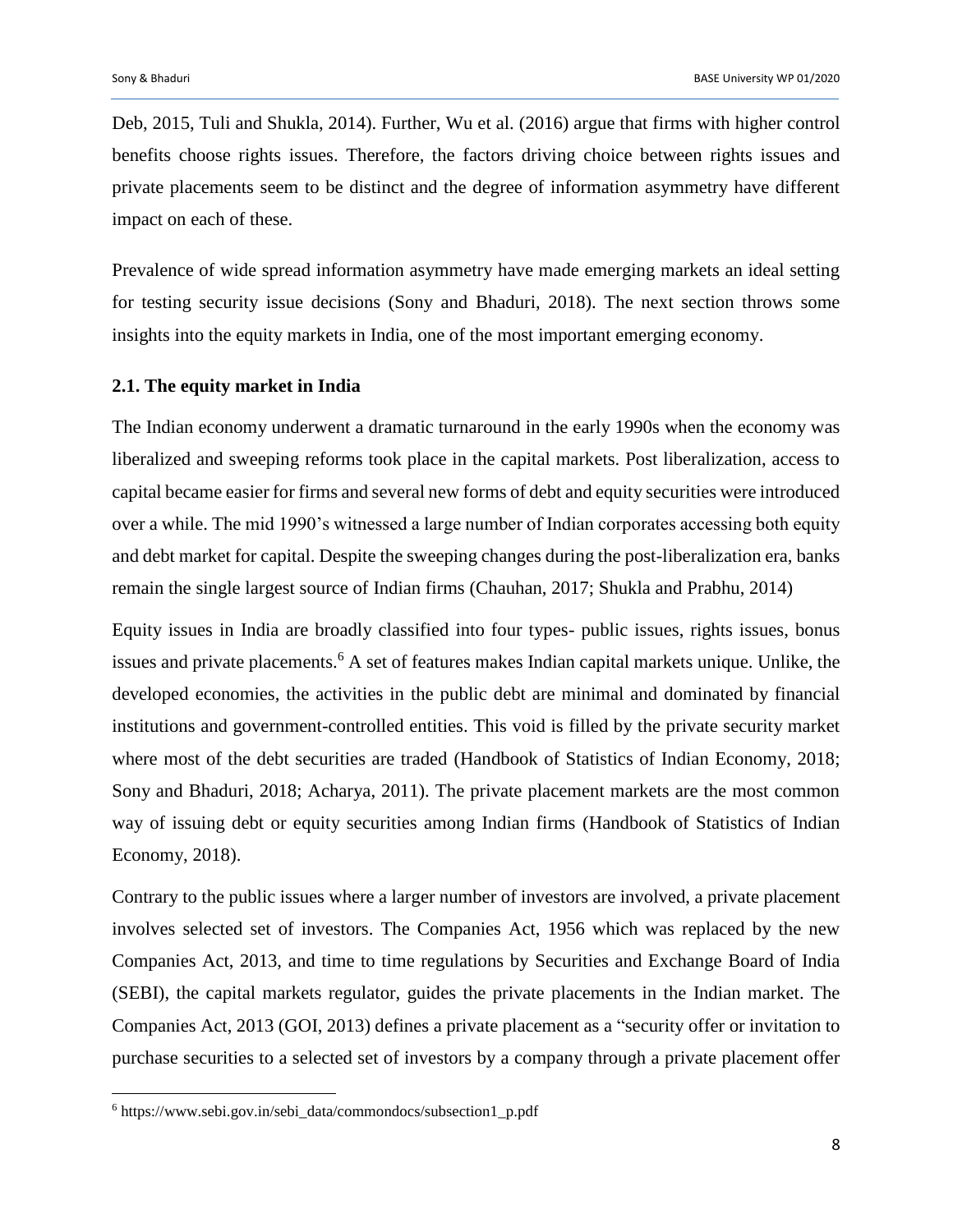$\overline{\phantom{a}}$ 

letter and other conditions specified". The act also restricts the number of investors to fifty in a private placement. Further, the act covers all aspects of private placements involving debentures, bonds, shares and other marketable securities.

A security issue is considered private placement when the number of selected investors is less than 50. Chapter VII, Chapter VIII, and Chapter VIII-A of SEBI (ICDR) Regulations, 2009 classifies the private equity placements into Preferential Allotments, Qualified Institutional Placements and Institutional Placement Program. All requirements for each of the equity issue methods are detailed in SEBI guidelines.<sup>7</sup>

Preferential Allotments remain a popular mechanism among the owner-managers to acquire more equity (or convertible warrants) holding of the firms due to the non-requirement of sending a private placement offer letter. However, this also comes with a three-year lock-in period for transactions and a pricing formula outlined by SEBI. The QIP program was introduced in 2006 and firms can issue equity, convertible debentures, or any securities other than warrants to selected institutions known as Qualified Institutional Buyers. Both domestic and foreign financial institutions, mutual funds, pension funds, insurance firms are all classified as QIBs. Since the filing with SEBI is not mandatory before the issue, the process can be completed faster. QIP is the second fastest method to issue equity after PAs.

The lower compliance requirements, the possibility of tailor-made offers for investors and the short period involved completing the procedure make private placements attractive to investors (Shukla and Prabhu, 2014). Unique to India, relaxed norms on public disclosure of information and the fast pace of the process make the private placement of bonds and debentures a preferred route to raise funds instead of a public issue (Acharya, 2011).

A rights issue is a share issue to the existing shareholders on a record date and it is offered in a ratio to the existing number of shares. This mechanism is adopted by a firm in general to avoid the potential control dilution arising due to the issuance of additional shares. Companies Act, 2013 and the time to time guidelines from SEBI regulates the rights issue among Indian firms.

Despite being the most common form of equity issues, the literature on the choice between private placements and rights issues is limited. The main observations emerging from the literature suggest

<sup>&</sup>lt;sup>7</sup> Tuli and Shukla (2014), Shukla and Prabhu (2014) and Banerjee and Deb (2016) discusses the nature of rights issue and private placements in India in detail.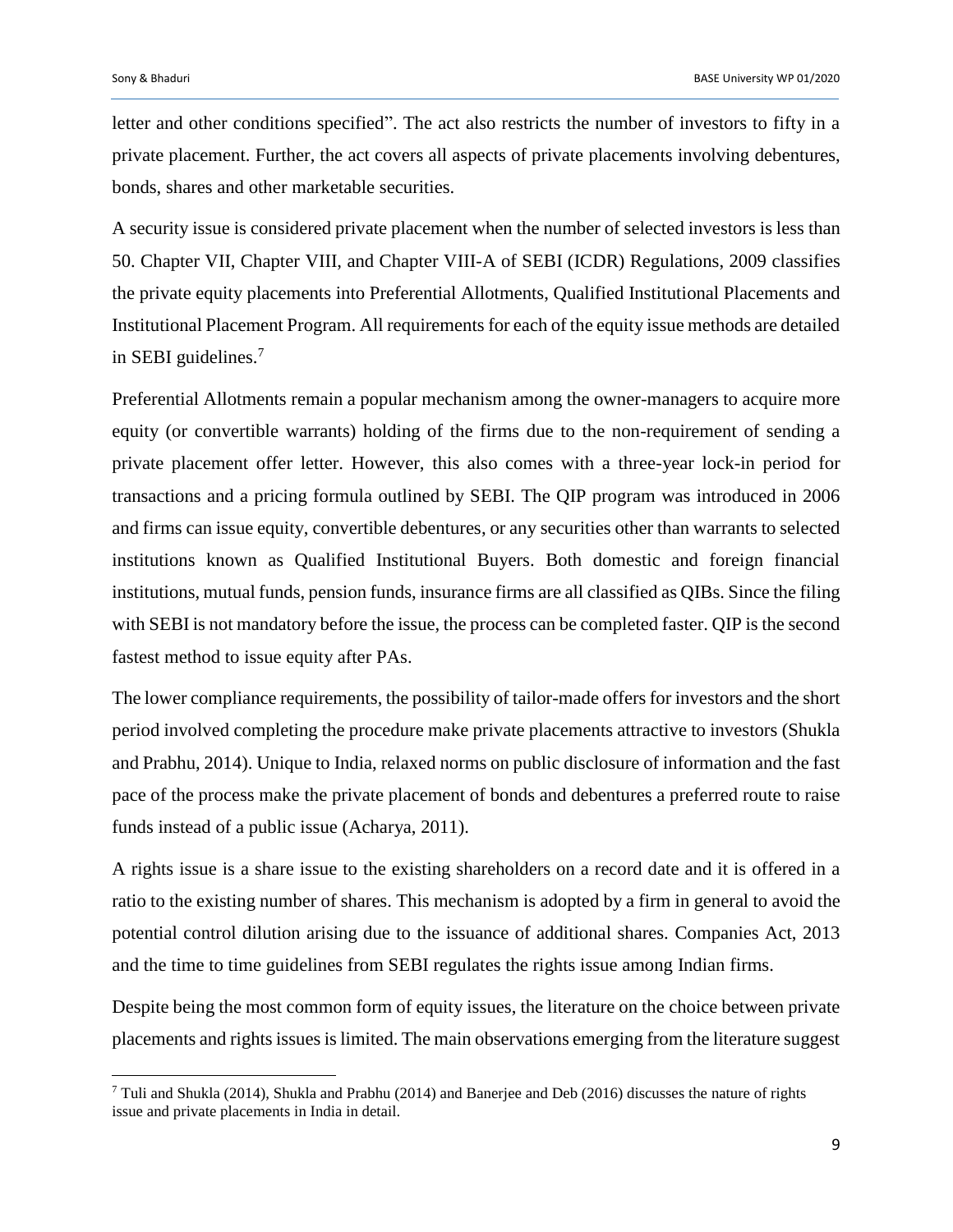that information asymmetry is indeed an important factor in determining the choice between rights issues and private placements as well. However, private control benefits and monitoring by outsides are also influencing the decisions. Given that information asymmetry is rampant in the Indian markets and the popularity of rights issues and private placements in issuing equity, provide a window of opportunity test for the impact of information asymmetry.

#### **3. Data**

 $\overline{\phantom{a}}$ 

Data of the non-finance Indian firms are collected from the Centre of Monitoring Indian Economy's Prowess IQ database. The study covers a five year data period from 2010 to 2014.<sup>8</sup> We selected the data for all non-finance firms already listed either in Bombay Stock exchange or National Stock exchange from this sample. Firms with missing observations, public sector enterprises, firms in utility and service industry were removed following the standard practice in capital structure studies. We applied another criterion where firms reporting consistent losses for 6 or more years were taken out as the access to external capital is limited for such firms. This left us with a sample of 1373 firms and 6849 firm-year observations. Another segment in CMIE Prowess lists out all equity issues through preferential allotments, QIPs and rights issues. We match these instances of equity issues to the other firm-specific data. This leaves us with 351 instances of PA's or QIP's or rights issues. In this sample, 89.7% of the firms go for private placements and 10.3% of the firms choose rights issues.

In few instances where the firm issued both rights issues and private placement, we followed the a priori logic suggested by Myers (1984), where a firm choosing rights issue is considered to have addressed the information problems and mark them as rights issues. The analyst coverage data were manually collected from the pages of each firm from the website of the Financial Times. This publically available data from Financial Times from 2010-2014 was merged with the data set from CMIE Prowess.

The study incorporates several firm-specific factors highlighted in the extant literature as the main determinants of capital structure decisions (Frank and Goyal, 2009; Gao and Zhu, 2015; Bhaduri, 2015). All the variables used in the study are described in Appendix A. Further, we use three

<sup>8</sup> Though the private placement and rights issues are placed for a longer time, we were forced to restrict the data period to 2010-2014 because the analyst specific variables, which were hand collected were available for only this period.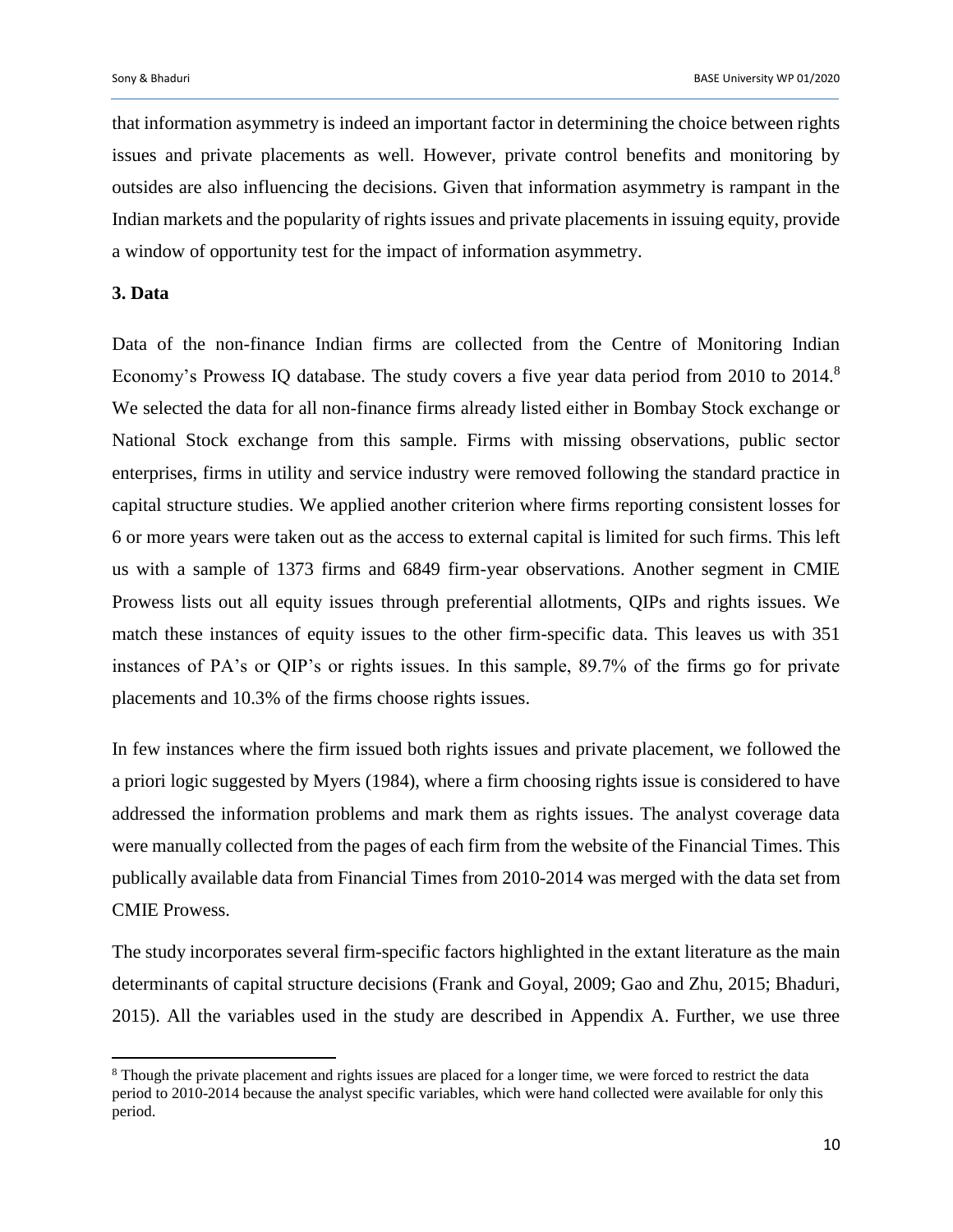variables specifically to capture information asymmetry which are- the number of analysts covering a firm, the surprises in the earnings estimates presented by analysts in each financial yearend, and the dispersion among these earnings estimates.

The first variable, analyst coverage is a measure of the number of analysts presenting earnings estimates. Financial analysts are specialists who have better skills to analyze firm performance and access to private information which enables them to make estimates on the firm's earnings from time to time. Several studies incorporating analyst following as a measure of information asymmetry suggests a negative association between the two. Increased analyst coverage suggests that the level of information about the firm in the market is higher. Further, it is also reported that analysts get attracted to transparent firms making more disclosures (Chang et al., 2006; Bowen et al., 2008; Chen et al., 2015; He et al., 2013; Derrien et al., 2016). Since financial analysts generate several new insights into the quality and earnings of the firm, a lesser or no analyst coverage imply a lower level of information about the firm in the market, when compared to the firms that receive analyst coverage (Chang et al., 2006). Therefore, we argue that firms with higher analyst following have lesser information problems.

The next analyst specific variables stem from the surprises in the earnings forecasts made by the analysts. If the conscience values of the analyst estimates are closer to the actual reported numbers by the firm, it suggests that the analysts were able to make an accurate prediction about the firm performance with the available information. This typically happens when the firms are transparent enough and make more disclosures. However, when the information is not enough to make accurate predictions, the reported numbers and the estimates tend to deviate from each other, thus resulting in a surprise element. This suggests that information asymmetry and the forecast surprises share a positive relationship. (Liu and Chen, 2015; Gomes and Philips, 2012;) Li and Zhao, 2008) The third analyst specific variable used in this study is dispersion in the forecasts made by the analyst. The estimates presented by analysts tend to vary widely from each other when the level of information is not sufficient enough. Therefore, the dispersion of earnings estimates would be larger for a firm with lower information disclosures. Better disclosures ensure that the estimates

by analysts do not vary much. Therefore, information asymmetry and dispersion in the analyst forecast share a positive association. (Halov and Heider, 2011; He et al., 2013; Gomes and Phillips, 2012; Kovacs, 2010)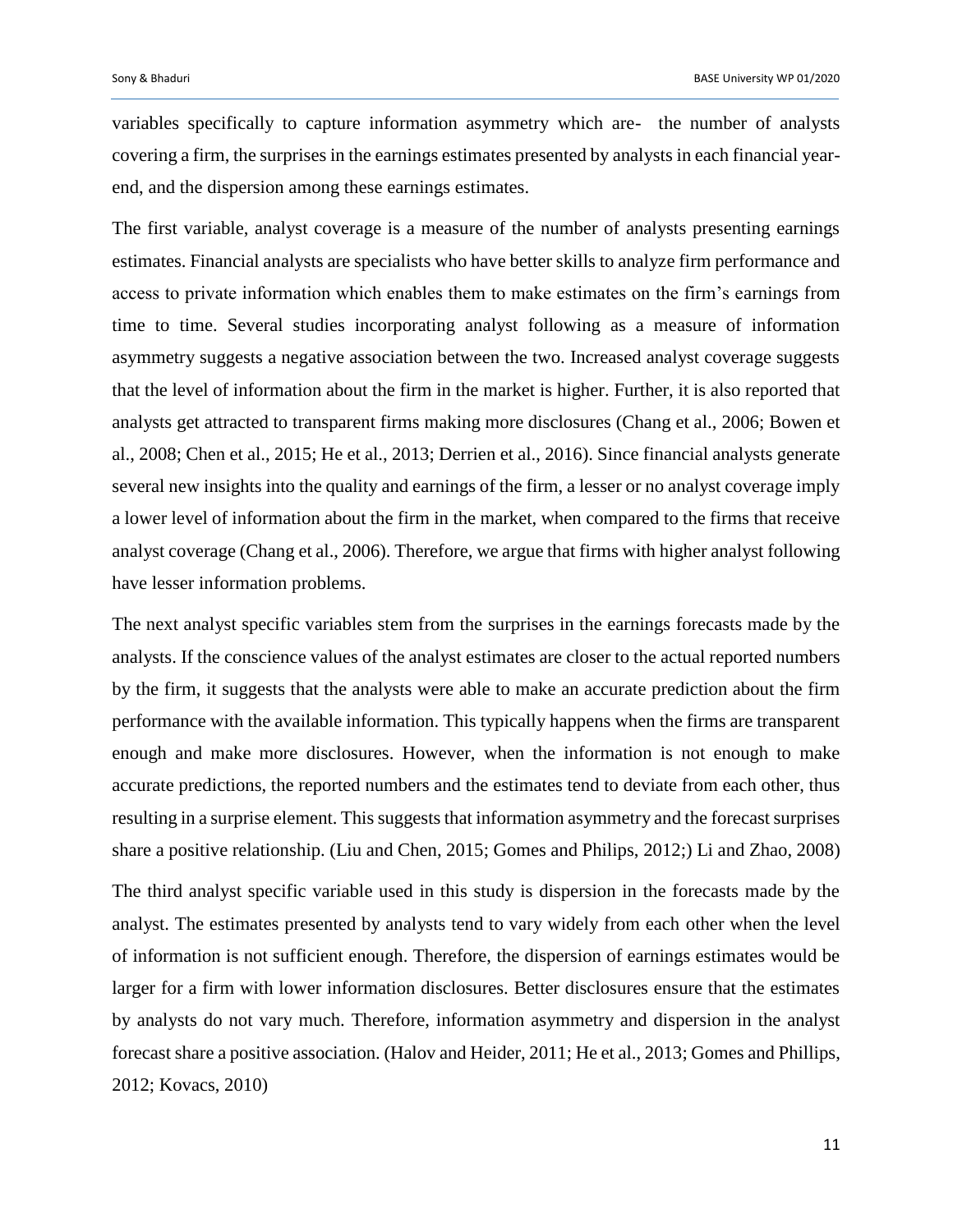The study also controls for various firm-specific factors like size, age, the dividend paid, tangibility, profitability, etc. following the conventional capital structure literature (Frank and Goyal, 2009; Delcoure, 2013; Chakraborty, 2010). Further, literature also suggests that corporate control also play a role in the choice between rights issue and private placement as both of them involve dilution of private control (Banerjee & Deb, 2015; Cronqvist & Nilsson, 2005). To account for this, we control for the promoter ownership and institutional ownership. Sarkar and Sarkar (2012) suggest that a large number of Indian firms are associated with a business group, which are a part of a family business. Therefore, a dummy variable is introduced where a business group affiliated firm takes the value one and a standalone firm takes the value zero.

#### **4.Methodology**

This work tests the role of information asymmetry in two scenarios. In the first framework, we use a binary logistic regression model to test the impact of information asymmetry in the choice between private placements and rights issues. Here the dependent variable takes the value one if the firm opted for a rights issue and zero for private placements. The binary logistic regression model is given by

$$
\ln\left(\frac{\pi}{1 - p_{\pi}}\right) = \beta_0 + \beta_1 X_1 + \cdots + \beta_n X_n \tag{1}
$$

$$
P(Y) = \frac{\exp(\beta_0 + \beta_1 X_1 + \cdots + \beta_n X_n)}{1 + \exp(\beta_0 + \beta_1 X_1 + \cdots + \beta_n X_n)}
$$
(2)

where  $\pi$  is the probability of the desired outcome,  $\beta$  is the slope parameter for each of the X variables.

Since keeping all three analyst specific variables in the same model might lead to obvious multicollinearity issues, they are incorporated separately as three models along with all other control variables.

In the second framework, we segregate the private placements into two, preferential allotments and qualified institutional placements. This exercise serves two purposes. Firstly, it will help us to confirm if there exists any difference in the role of information asymmetry within private placements itself. Secondly, this will bring in more clarity in the public-private security choice. Since the dependent variable has three categories, namely preferential allotments, qualified institutions and rights issues, we use a multinomial logistic regression model (Starkweather and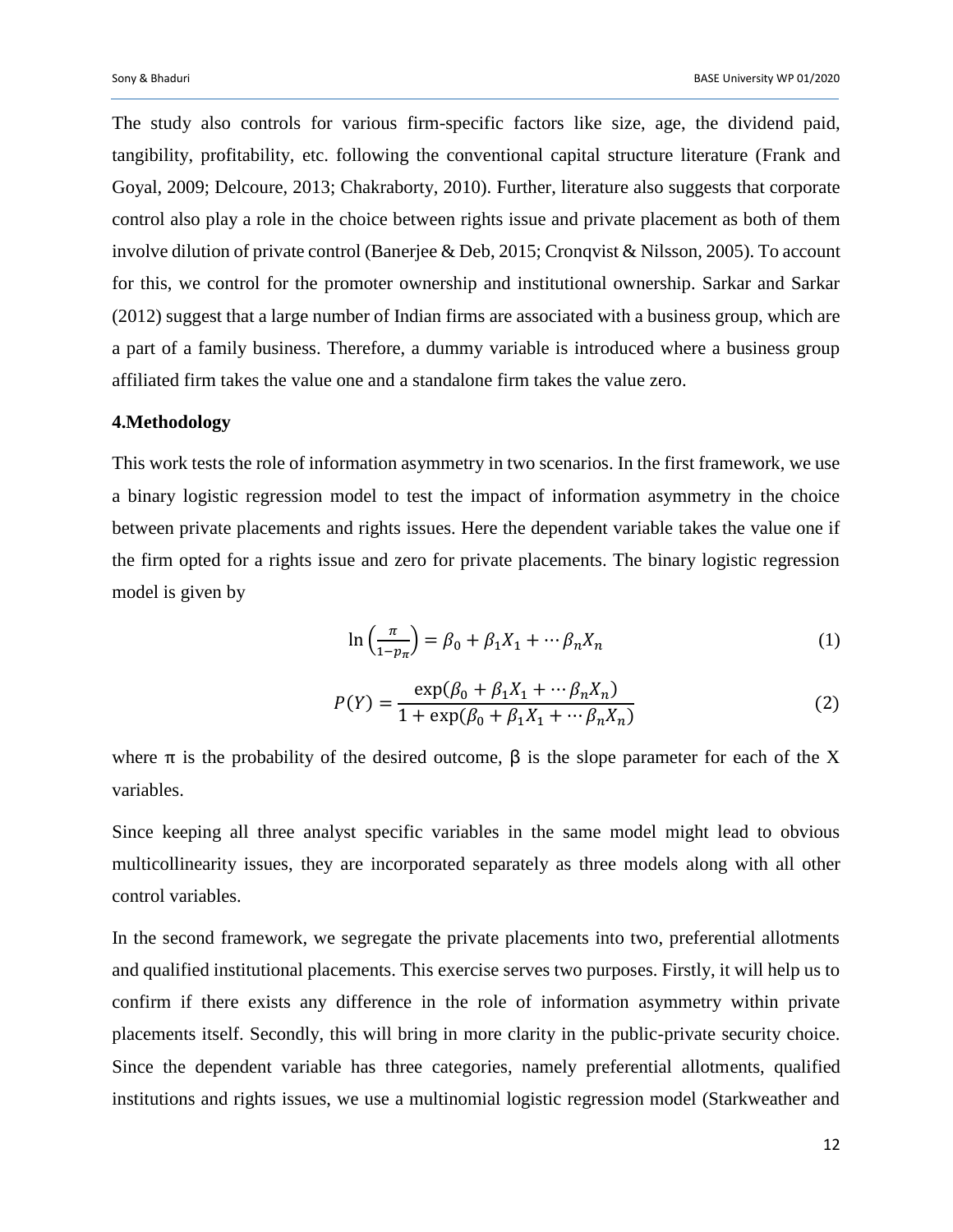Moske, 2011). A multinomial logistic regression model needs a base category against the odds of other outcomes are calculated and rights issues are used as base model in this study.

#### **5. Empirical findings**

#### **5.1. Trends and patterns**

The trends in the choice of the two popular methods of raising equity i.e., private placements and rights issues by the Indian firms from 2006 to 2014 are presented in Panel A of Table1. Private placements remain the most preferred route for raising equity capital for Indian firms. As presented in Table 1, since 2010 more than 85% of the equity issues have been through private placements. The rights issue is less frequently used by Indian firms. Panel B of Table 1 further classifies the private placements into preferential allotments and qualified institutional placements. Interestingly, QIPs are the most favoured private equity placement method.

|                                                     | Panel A   |                                  |              | Panel B                            |              |
|-----------------------------------------------------|-----------|----------------------------------|--------------|------------------------------------|--------------|
|                                                     |           |                                  |              | Qualified                          | Rights       |
|                                                     | Private   | Rights                           | Preferential | institutional                      | <b>Issue</b> |
| Year                                                | placement | issue                            | allotment    | placement                          |              |
| 2006                                                | 81.95     | 18.05                            | 73.68        | 8.27                               | 18.05        |
| 2007                                                | 88.79     | 11.21                            | 75.86        | 12.93                              | 11.21        |
| 2008                                                | 78.48     | 21.52                            | 74.68        | 3.80                               | 21.52        |
| 2009                                                | 88.51     | 11.49                            | 56.32        | 32.18                              | 11.49        |
| 2010                                                | 89.01     | 10.99                            | 63.74        | 25.27                              | 10.99        |
| 2011                                                | 85.48     | 14.52                            | 77.42        | 8.06                               | 14.52        |
| 2012                                                | 91.55     | 8.45                             | 81.69        | 9.86                               | 8.45         |
| 2013                                                | 87.50     | 12.50                            | 82.14        | 5.36                               | 12.50        |
| 2014                                                | 94.3      | 5.97                             | 68.66        | 25.37                              | 5.97         |
| $\mathbf{M}$ $\mathbf{M}$ $\mathbf{M}$ $\mathbf{M}$ |           | $1 \quad 1 \quad 1$<br>$\sim$ 1. | $\sim$ 1     | $11 \cdot 10$<br>$\alpha$ $\alpha$ |              |

**Table 1: Trends in private placements and rights issues.**

Note: Authors' own calculation based on the sample collected from CMIE Prowess.

Table 2 presents the summary statistics of all variables used in this study. The mean and median values of the analyst coverage suggest that firms choosing the rights issues face lesser information problems as they have more analyst coverage and the standard deviation is lower. The dispersion and surprise values are lower for the firms choosing rights issues once again suggesting that they face lesser information problems. The presence of better information seems to reduce the surprises and dispersion in the analyst estimates. The analyst's related variables demonstrate that firms choosing private placements have information disadvantages.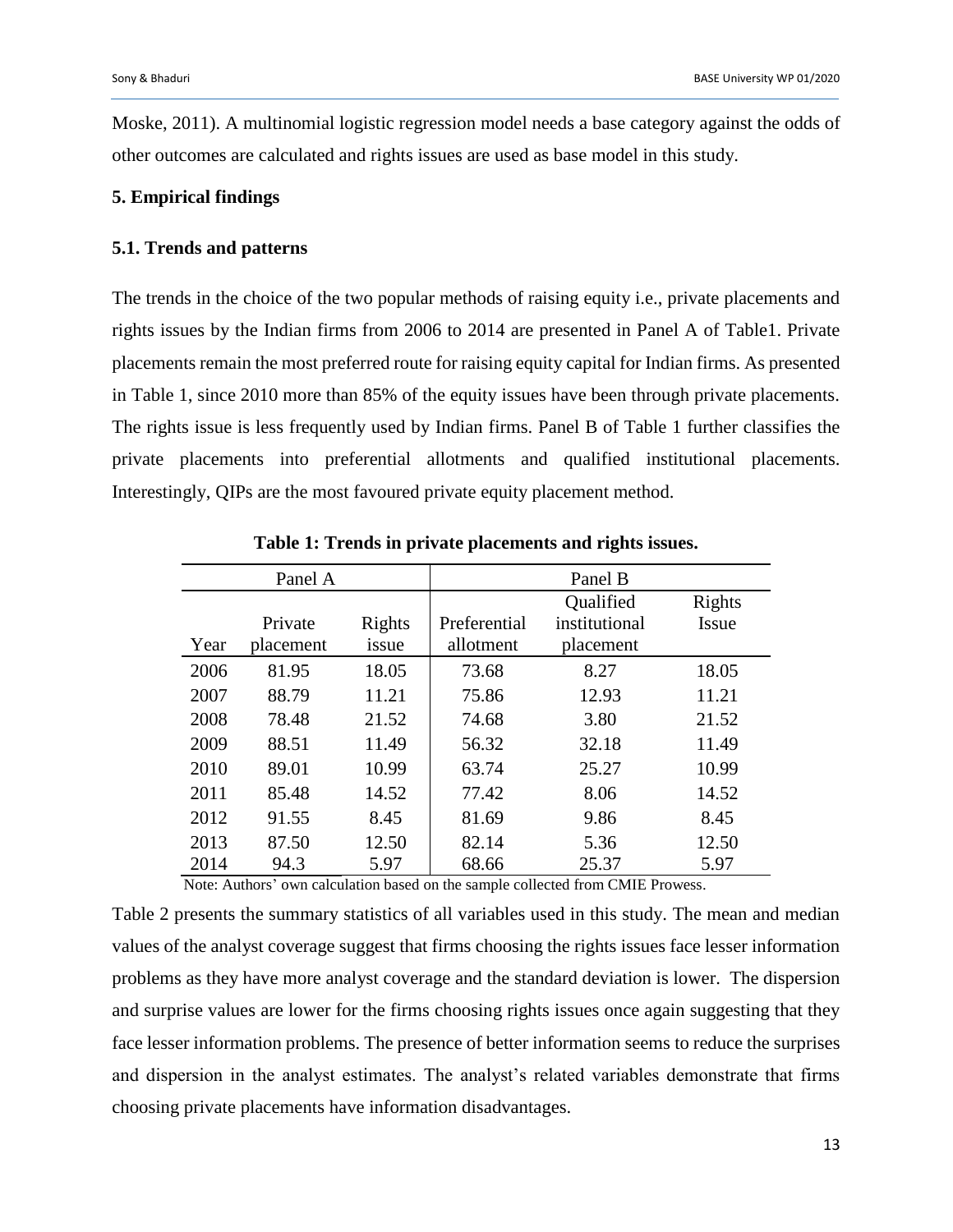Further, the firms issuing rights issues are typically older, larger and have more tangible assets all suggesting lower information problems faced by them. Interestingly, the rights issuers also have a lower interest coverage ratio. The difference between the other variables between private placements and rights issues are not very evident. Specifically, factors representing the corporate control, promoter ownership and institutional ownership are not different. Similarly, the group affiliations of firms that choose rights issues as well as private placement are also not different.

|                                   |       | <b>Private Placement</b> |           | Rights Issue |         |                 |
|-----------------------------------|-------|--------------------------|-----------|--------------|---------|-----------------|
| Variables                         | Mean  | Median                   | Standard  | Mean         | Median  | <b>Standard</b> |
|                                   |       |                          | Deviation |              |         | Deviation       |
| Analyst coverage                  | 0.91  | 0.91                     | 3.89      | 1.14         | 1.14    | 3.29            |
| Forecast surprise                 | 0.87  | 0.87                     | 0.33      | 0.79         | 0.79    | 0.39            |
| Forecast dispersion               | 0.87  | 0.87                     | 0.33      | 0.80         | 0.80    | 0.38            |
| Age                               | 30.80 | 30.80                    | 16.06     | 37.17        | 37.17   | 21.26           |
| <b>Size</b>                       | 6.17  | 6.17                     | 1.71      | 6.58         | 6.58    | 1.94            |
| Dividend                          | 0.01  | 0.01                     | 0.02      | 0.01         | 0.01    | 0.01            |
| Profitability                     | 0.03  | 0.03                     | 0.09      | 0.03         | 0.03    | 0.06            |
| Tangibility                       | 0.21  | 0.21                     | 0.15      | 0.23         | 0.23    | 0.16            |
| Interest coverage                 | 12.72 | 12.72                    | 51.88     | 2.31         | 2.31    | 2.96            |
| Non debt tax shield               | 0.25  | 0.25                     | 0.67      | $-0.20$      | $-0.20$ | 2.94            |
| Group affiliation                 | 0.49  | 0.49                     | 0.50      | 0.47         | 0.47    | 0.51            |
| <b>Promoter Shareholding</b>      | 50.79 | 50.79                    | 16.15     | 50.33        | 50.33   | 16.97           |
| <b>Institutional Shareholding</b> | 8.73  | 8.73                     | 12.50     | 8.39         | 8.39    | 11.61           |

#### **Table 2: Descriptive statistics**

Note: Authors' own calculation using data collected from CMIE prowess.

#### **5.2 Empirical Analysis**

To empirically verify that only those firms facing lower information asymmetry choose rights issues when compared to the private placements, a binary logistic regression is used where the dependent variable takes the value one, if the firm is choosing rights issues and zero if the firm chooses private placements. The findings are reported in Table 3.

The first empirical model (Model 1) uses the analyst coverage variable along with the other control variables. We observe that firms choosing rights issues have a significant positive association with the number of analysts covering the firm implying that they face lesser information asymmetry when compared to the private placements. Model 2 incorporates the second analyst specific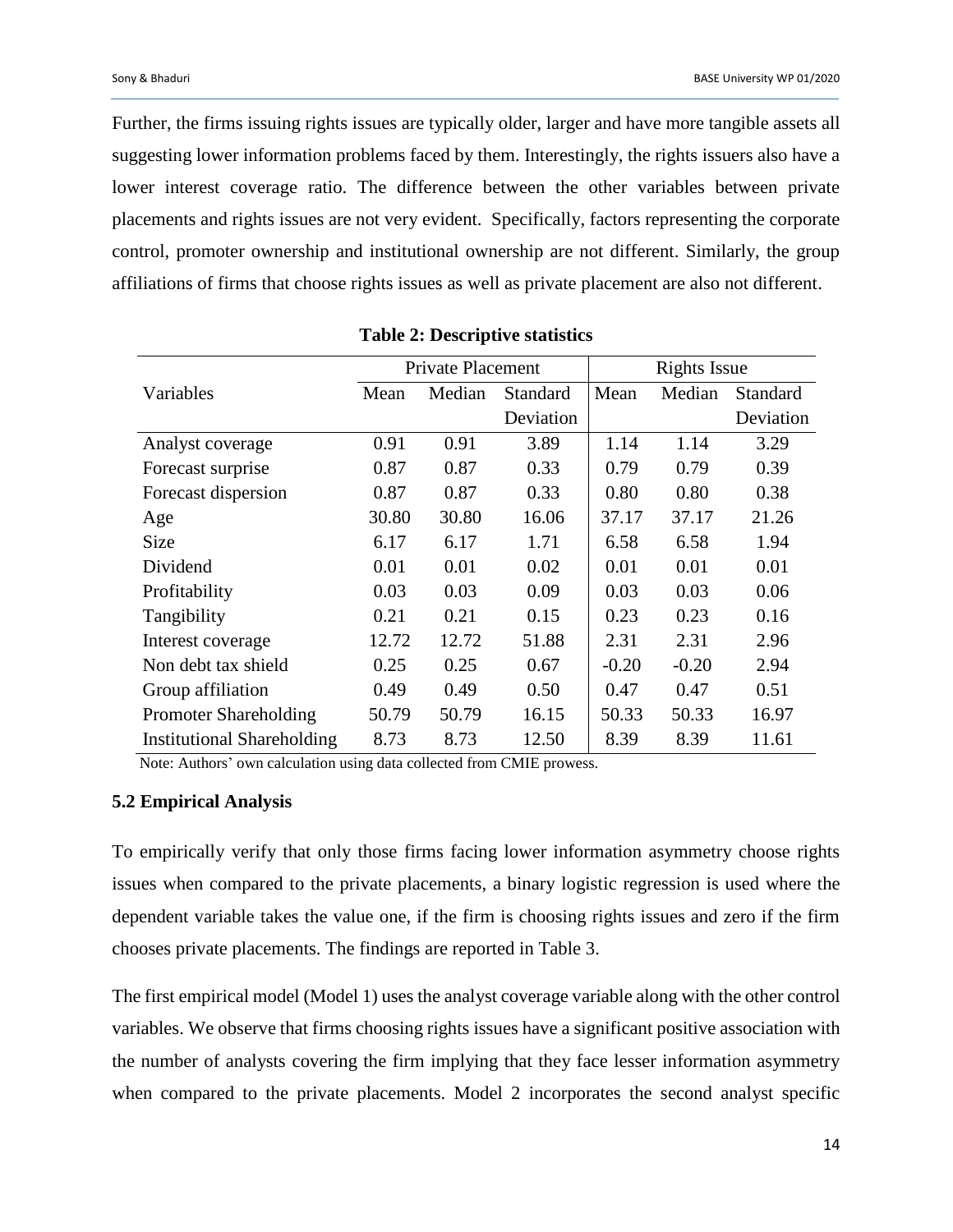variable, analyst forecast surprise. The results show a negative association with firms opting for rights issues indicating that the surprises are lesser with rights issuers. As discussed earlier, a lower degree of forecast surprises means, analysts can make better predictions based on the available information indicating that such firms are facing lesser information problems. Similarly, the third analyst specific variable, the dispersion in analyst forecasts also shows a negative association with rights issues (Model 3 of Table 3). The dispersion is expected to be lower when the information content is sufficient for analysts to make more accurate predictions about earnings estimates. All three analyst specific variables convey the same two narratives. First, the rights issuers are typically facing lesser degree of information asymmetry. Second, a private placement route is chosen by firms facing higher information problems to circumvent the information problems.

Some of the conventional variables also conform to the information story present in the analyst specific variables. For example, the firms choosing rights issues are positively associated with age and size of the firms. Information based capital structure models argue that older firms and large firms face lower information problems and the evidence from this study corroborates with these findings (Frank and Goyal, 2009).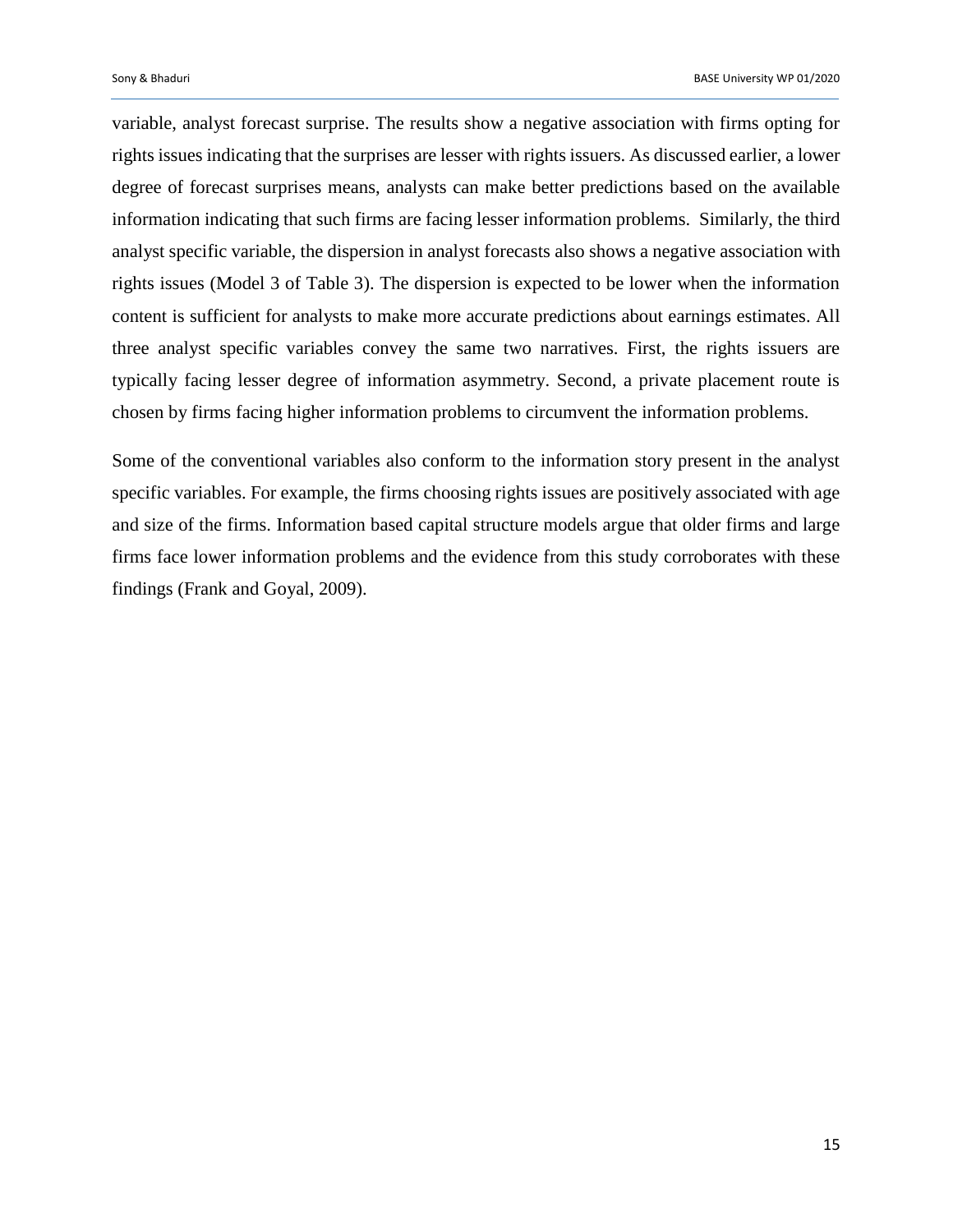| Variables                  | Model 1    | Model 2     | Model 3    | Model 4    | Model 5    | Model 6    |
|----------------------------|------------|-------------|------------|------------|------------|------------|
| Analyst coverage           | $0.180**$  |             |            |            |            |            |
|                            | (2.419)    |             |            |            |            |            |
| Forecast surprise          |            | $-2.599***$ |            |            |            |            |
|                            |            | $(-3.041)$  |            |            |            |            |
| Forecast dispersion        |            |             | $-1.724**$ |            |            |            |
|                            |            |             | $(-2.247)$ |            |            |            |
| <b>Asymmetry Index</b>     |            |             |            | $-2.096**$ |            |            |
|                            |            |             |            | $(-2.292)$ |            |            |
| Analyst coverage (L2)      |            |             |            |            | $0.171**$  |            |
|                            |            |             |            |            | (2.320)    |            |
| Predicted analyst coverage |            |             |            |            |            | $0.166**$  |
|                            |            |             |            |            |            | (1.998)    |
| Age                        | $0.0252**$ | $0.0258**$  | $0.0215*$  | $0.0195*$  | $0.0250**$ | $0.0265**$ |
|                            | (2.340)    | (2.337)     | (1.924)    | (1.711)    | (2.200)    | (2.493)    |
| Size                       | $0.330*$   | $0.324**$   | $0.313**$  | $0.255*$   | $0.320*$   | 0.137      |
|                            | (1.959)    | (2.044)     | (1.991)    | (1.664)    | (1.747)    | (0.347)    |
| Dividend                   | $-87.07**$ | $-71.66**$  | $-60.28*$  | $-57.57**$ | $-72.05*$  | $-49.74*$  |
|                            | $(-2.112)$ | $(-2.209)$  | $(-1.930)$ | $(-2.130)$ | $(-1.771)$ | $(-1.776)$ |
| Profitability              | 1.514      | 0.706       | 0.754      | 1.015      | 1.229      | 1.064      |
|                            | (0.825)    | (0.432)     | (0.489)    | (0.622)    | (0.704)    | (0.650)    |
| Tangibility                | $-1.259$   | $-1.895$    | $-1.782$   | $-1.715$   | $-0.970$   | $-0.987$   |
|                            | $(-0.848)$ | $(-1.301)$  | $(-1.234)$ | $(-1.166)$ | $(-0.608)$ | $(-0.647)$ |
| Non-debt tax shield        | $0.504**$  | $0.615***$  | $0.563***$ | $0.571***$ | $0.566**$  | $0.603***$ |
|                            | (2.396)    | (2.950)     | (2.951)    | (2.937)    | (2.538)    | (2.651)    |
| Group affiliation          | $-0.819$   | $-0.742$    | $-0.648$   | $-0.741$   | $-0.673$   | $-0.453$   |
|                            | $(-1.609)$ | $(-1.479)$  | $(-1.329)$ | $(-1.437)$ | $(-1.299)$ | $(-0.992)$ |
| Institutional ownership    | $-0.258**$ | $-0.265**$  | $-0.232**$ | $-0.241**$ | $-0.287**$ | $-0.145$   |
|                            | $(-2.140)$ | $(-2.174)$  | $(-2.016)$ | $(-2.068)$ | $(-2.320)$ | $(-1.380)$ |
| Promoter shareholding      | $-0.402$   | $-0.427$    | $-0.486$   | $-0.491$   | $-0.639$   | $-0.426$   |
|                            | $(-0.816)$ | $(-0.867)$  | $(-0.952)$ | $(-0.935)$ | $(-1.225)$ | $(-0.837)$ |

## **Table 3: Choice between Rights Issues and Private Placements**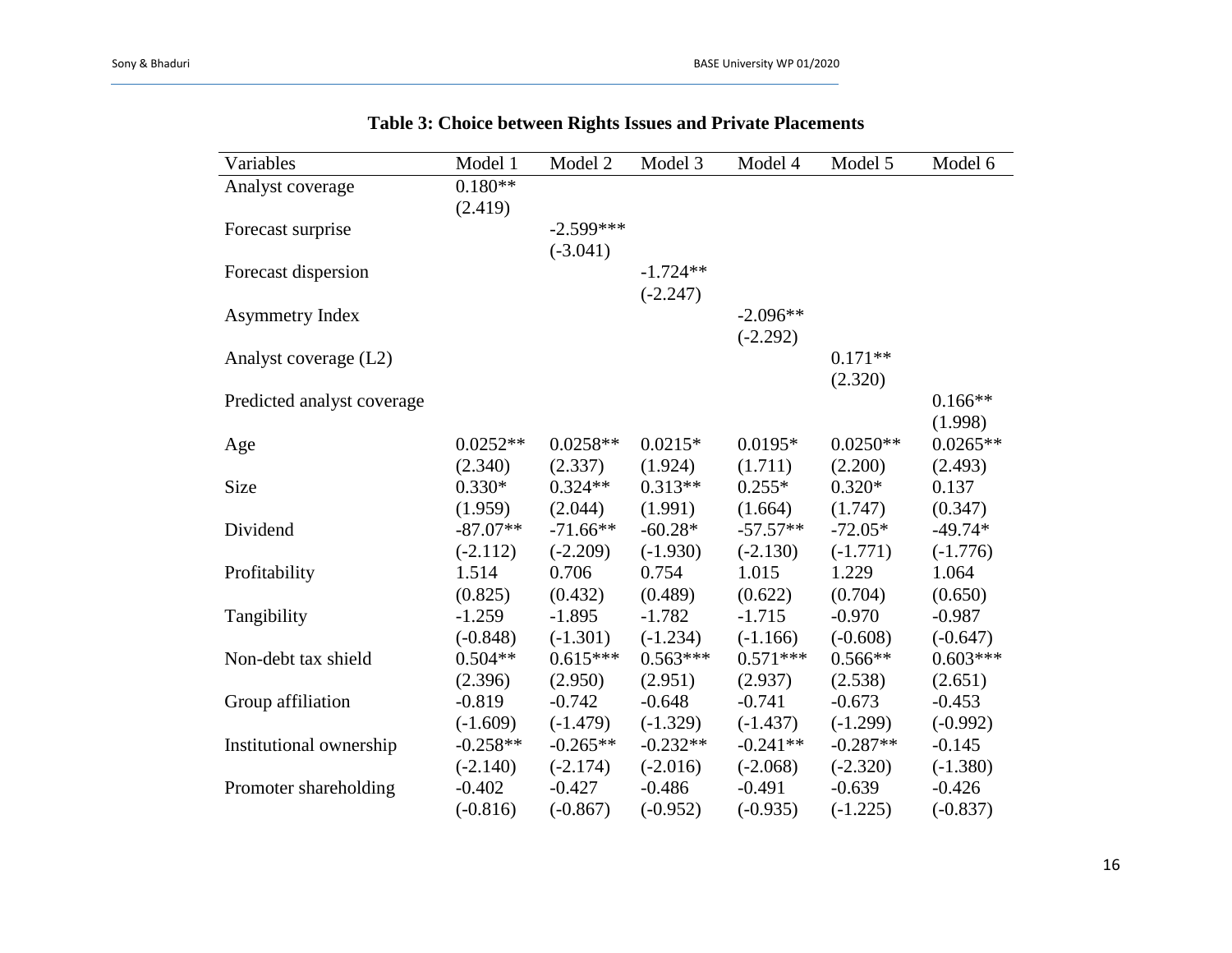| Past equity issues    |            |            |            |            | $-6.823$   |            |
|-----------------------|------------|------------|------------|------------|------------|------------|
|                       |            |            |            |            | $(-0.877)$ |            |
| Constant              | $-3.530*$  | $-1.367$   | $-1.833$   | $-0.835$   | $-1.137$   | $-2.439$   |
|                       | $(-1.665)$ | $(-0.618)$ | $(-0.812)$ | $(-0.347)$ | $(-0.558)$ | $(-1.131)$ |
| Year & Industry Dummy | Yes        | Yes        | Yes        | Yes        | Yes        | Yes        |
| Pseudo $R^2$          | 0.1617     | 0.1700     | 0.1463     | 0.1561     | 0.1770     | 0.1166     |
| <b>Observations</b>   | 296        | 296        | 296        | 296        | 294        | 294        |

Note: This table presents the findings of the binary logistic regressions where rights issues take the value one and private placements takes the value zero. All the variables are lagged by one year. z-statistics is presented in parentheses. "\*\*\*", "\*\*", "\*" shows significance at 1%, 5% and 10% respectively.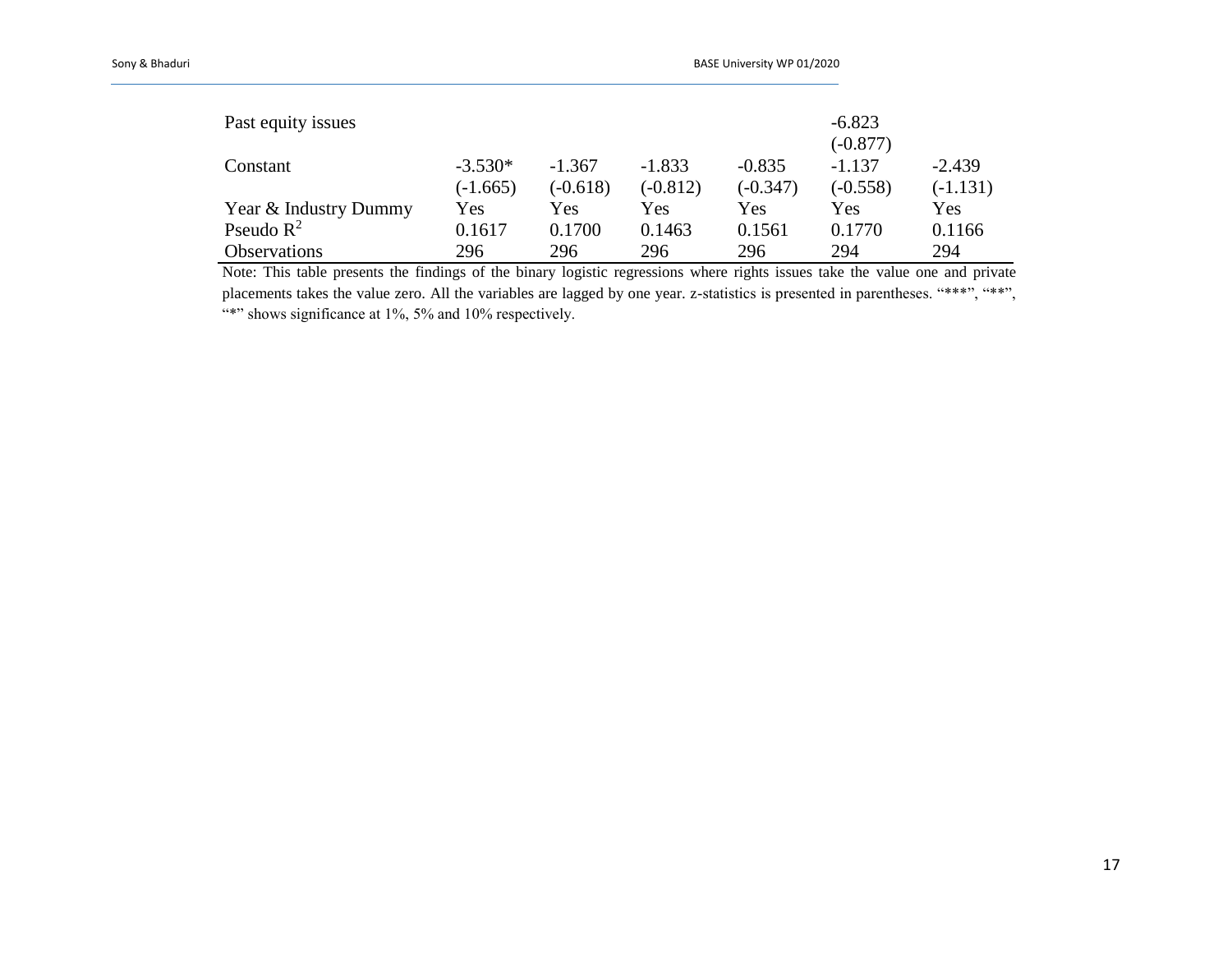In contrast, we also find that rights issuers issue lesser dividends and the institutional shareholding is lower when compared to the private placements. The larger dividend pay-out in the previous year could be one of the factors that draw the investors to private placements. Interestingly, we observe a negative association between institutional investors and rights issues suggesting that firms with lesser institutional holdings choose rights issues. While, this might appear contrarian to the information asymmetry arguments (more institutional investors, lower information problems), this could arise as the firms with a higher institutional shareholding are already lower on the promoter stake holding and therefore a further control dilution is not warranted. However, this claim cannot be validated as the promoter shareholding doesn't show a significant relationship. In brief, the findings show ample evidence favouring the role of information asymmetry in the choice between rights issue and private placement. Consequently, only those firms overcoming information problems go for a rights issue.

#### **5.1. Robustness checks**

l

To examine the robustness of these findings, we use three approaches. One could argue that all three analysts' specific variables could be included in the same model. However, due to the obvious multicollinearity issues, using all three analyst specific variables together might lead to wrong conclusions. In the absence of any obvious method to use these variables together, we use the strategy adopted by Sony and Bhaduri (2018) by creating an atheoretical information asymmetry index using a simple additive method using the following formula

Information Asymmetry Index

$$
= \frac{1}{3} \left( \frac{1}{\exp(\text{Analyst Coverage})} + \text{Analyst Surprise} + \text{Analyst Disperson} \right)
$$

We use an analyst coverage dummy here where a firm receiving coverage takes the value one and others zero. This method assigns a value close to one for firms with higher information problems and a value close to zero if the information problems are lower. Therefore, the first robustness measure incorporates the information we expect a negative association with the rights issue and information asymmetry index.<sup>1</sup> The findings of this robustness method are presented in Model 4

<sup>&</sup>lt;sup>1</sup> This index is capped between one and zero. Since there are no pre-defined methods to assign different weights to each of the factors, we applied different weights to each of them in the index and tested. The results remained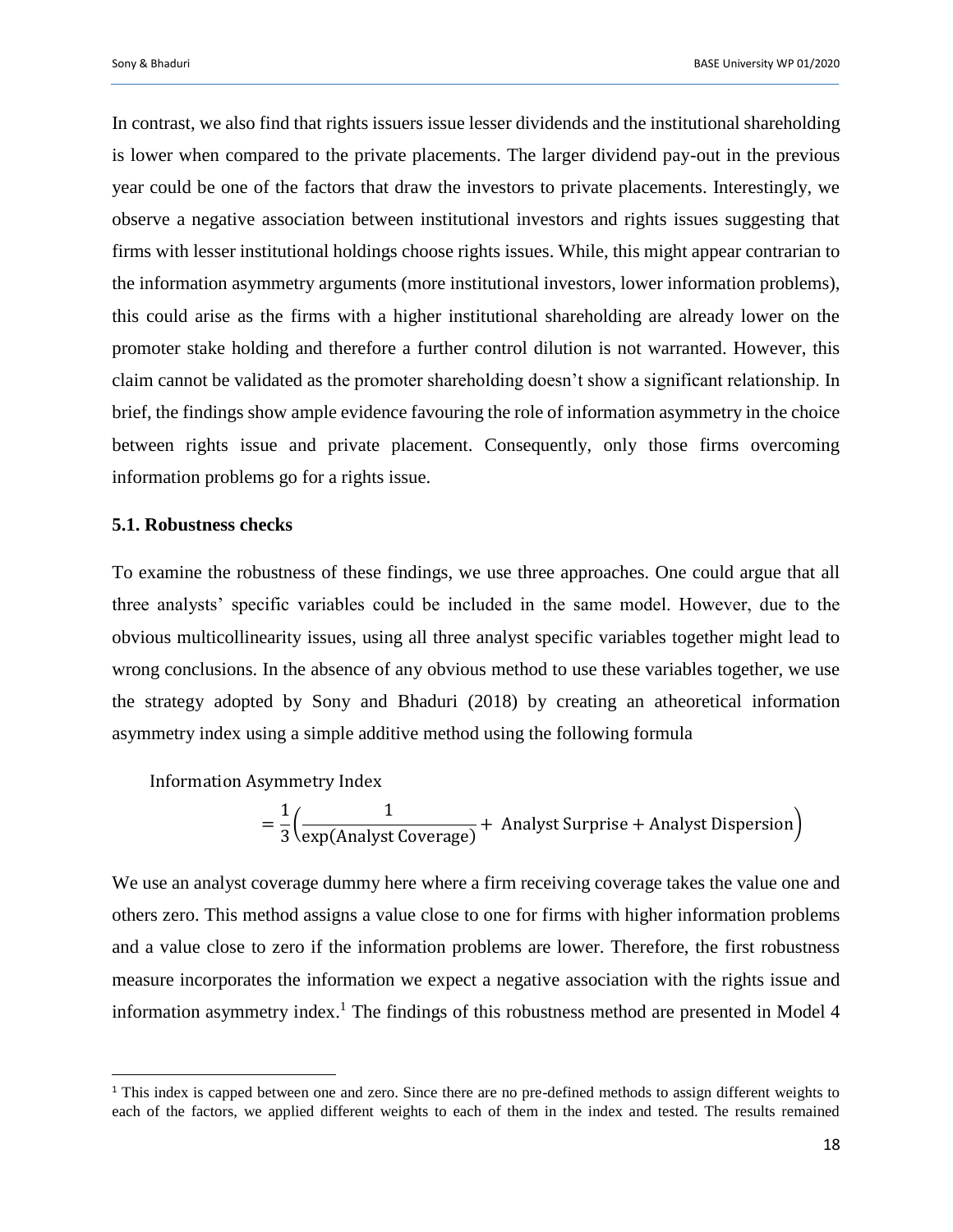$\overline{\phantom{a}}$ 

of Table 3 and observe a negative association between rights issue and information asymmetry index. This confirms the claim of the early models that firms with lower information problems choose rights issue.

Analyst specific data also comes with a set of concerns as well, since there might be potential endogeneity issues arising out of the correlation between analyst coverage and firm-specific characteristics. For example, Chang et al. (2006) argue that analysts get attracted to larger or big players in the market and giving them an informational advantage. This needs to be addressed and the study adopts two methods to circumvent the endogeneity problems. The first method stems from the argument that the analyst coverage variable should have sufficient lags and prior equity issues need to be controlled for as analysts expect more equity issues in the future. Therefore, by following the method outlined by Chang et al. (2006), where we use two-period lagged analyst's coverage and incorporate a dummy variable that takes a value one if the firm has issued equity in the past three years.

The second method uses a two-step estimation process which helps us to predict the analyst coverage using a set of firm-specific characteristics (Chang et al., 2006). In the first step, a negative binomial regression is used to predict the analyst following a firm. A set of firm-specific factors like firm size, age, part of being a stock index, market to book ratio, recent equity issues volume/growth of sales, etc. are often cited as factors attracting analysts to a firm (Chang et al., 2006; Kurshev and Strebulaev, 2015; Kumar et al., 2017). The negative binomial regression model predicts the number of analysts covering a firm after controlling for these factors. Since all the independent variables used in this model are lagged by one year, the predicted analyst coverage is also lagged by one year and therefore, the independent variables used in the count data model are all lagged by two years. In the second step, the predicted numbers of analysts are used in the estimation. Similar to the analyst coverage variable, the predicted analyst coverage is also expected to share a positive association with the rights issue.

The findings of the second endogeneity test using two-year lag and control for the volume of equity issues in the past 3 years is presented in Model 5 of Table 3. The findings presented in model 5 show that the probability of rights issue increases with the number of analysts covering the firm

unchanged despite the weights being different in different specifications. In this paper we choose to present the model with same weights for all.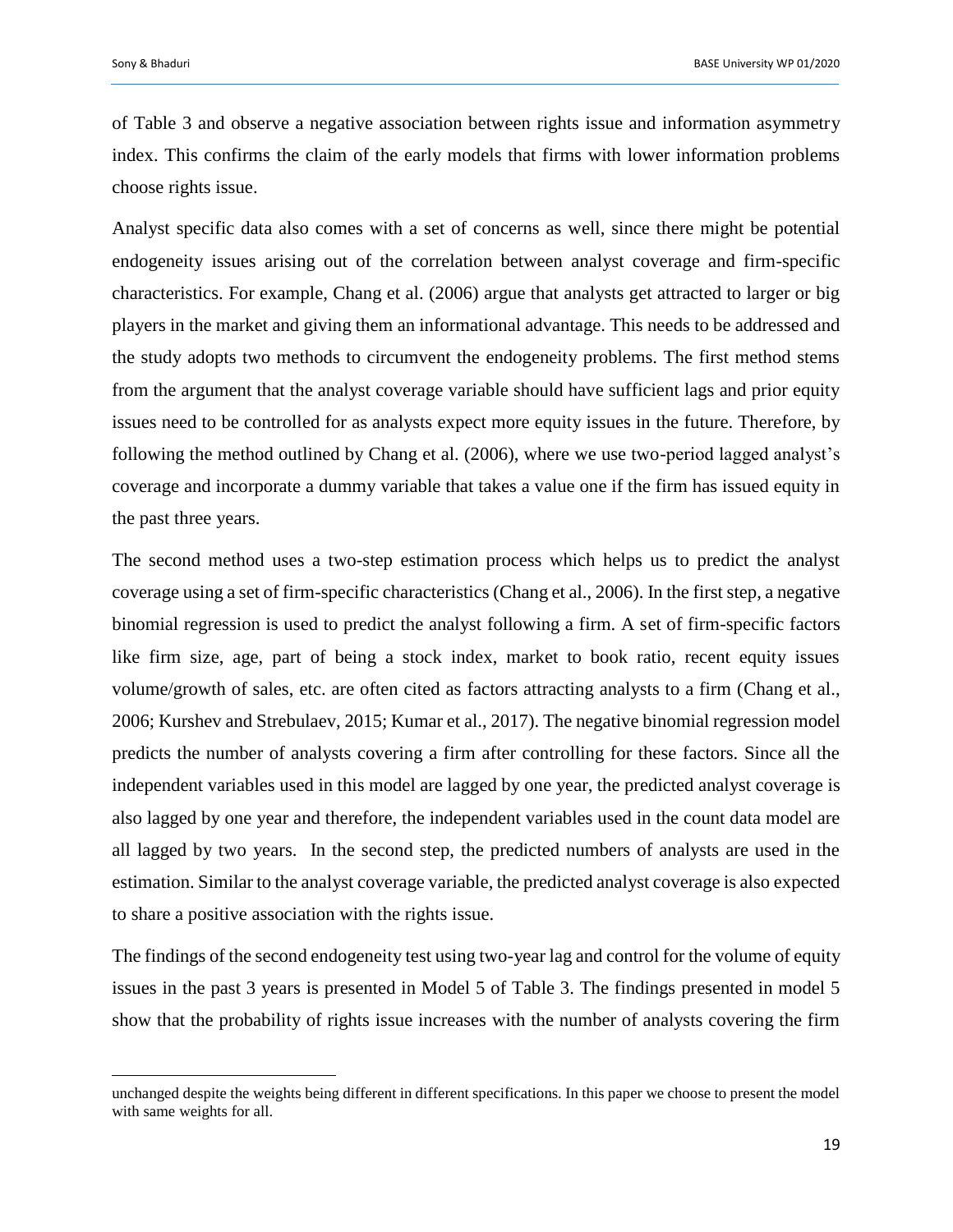despite lagging it by two years, confirming the arguments about the role of information asymmetry discussed in the other models. This model also controls for past equity issue volume, which doesn't show any meaningful association with the issue decisions.

The third measure uses the predicted analyst coverage derived from the negative binomial regression after controlling for factors like firm age, size, profitability, price to book ratio, growth, past equity issue behaviour, a big firm dummy and a dummy if the firm is part of an Index like BSE 500.The result of the negative binomial regression is presented in Table 4. The predicted analyst coverage derived from this count data model is used as an explanatory variable in Model 6 of Table 3. The predicted analyst coverage is positively associated with the rights issue, similar to the analyst coverage variable. This approach further validates our argument that firms issuing rights issues have lesser information problems. The relationship with other control variables remains consistent with the earlier models.

| Variables           | Coef.       | z-stat   |
|---------------------|-------------|----------|
| Age                 | $-0.143$    | $-0.553$ |
| Size                | $0.302*$    | 1.759    |
| Profitability       | $3.668**$   | 2.110    |
| Price to book ratio | $-0.002$    | $-0.170$ |
| Index               | 1.894 ***   | 4.543    |
| Big firm            | $1.323**$   | 2.387    |
| Sales growth        | $0.587*$    | 1.744    |
| Past equity issues  | $-1.011$    | $-0.227$ |
| Constant            | $-3.544***$ | $-2.733$ |
| Pseudo $R^2$        | 0.2929      |          |
| Observations        | 333         | 333      |

**Table 4: Prediction of analyst coverage**

Note: This table presents the results of the negative binomial regression to find the predicted analyst coverage. The dependent variable is lagged by one year and all independent variables are lagged by two years. "\*\*\*", "\*\*", "\*" shows significance at 1%, 5% and 10% respectively.

Additionally, we segregate private placements into Preferential Allotments and Qualified Institutional Placements and check if the results still hold when compared to the rights issue. Therefore, we run a conditional regression model incorporating all three security issue types in the dependent variable. As there are three choices, we use a multinomial logistic regression where rights issue is chosen as the base model to which comparisons are made. The rights issue was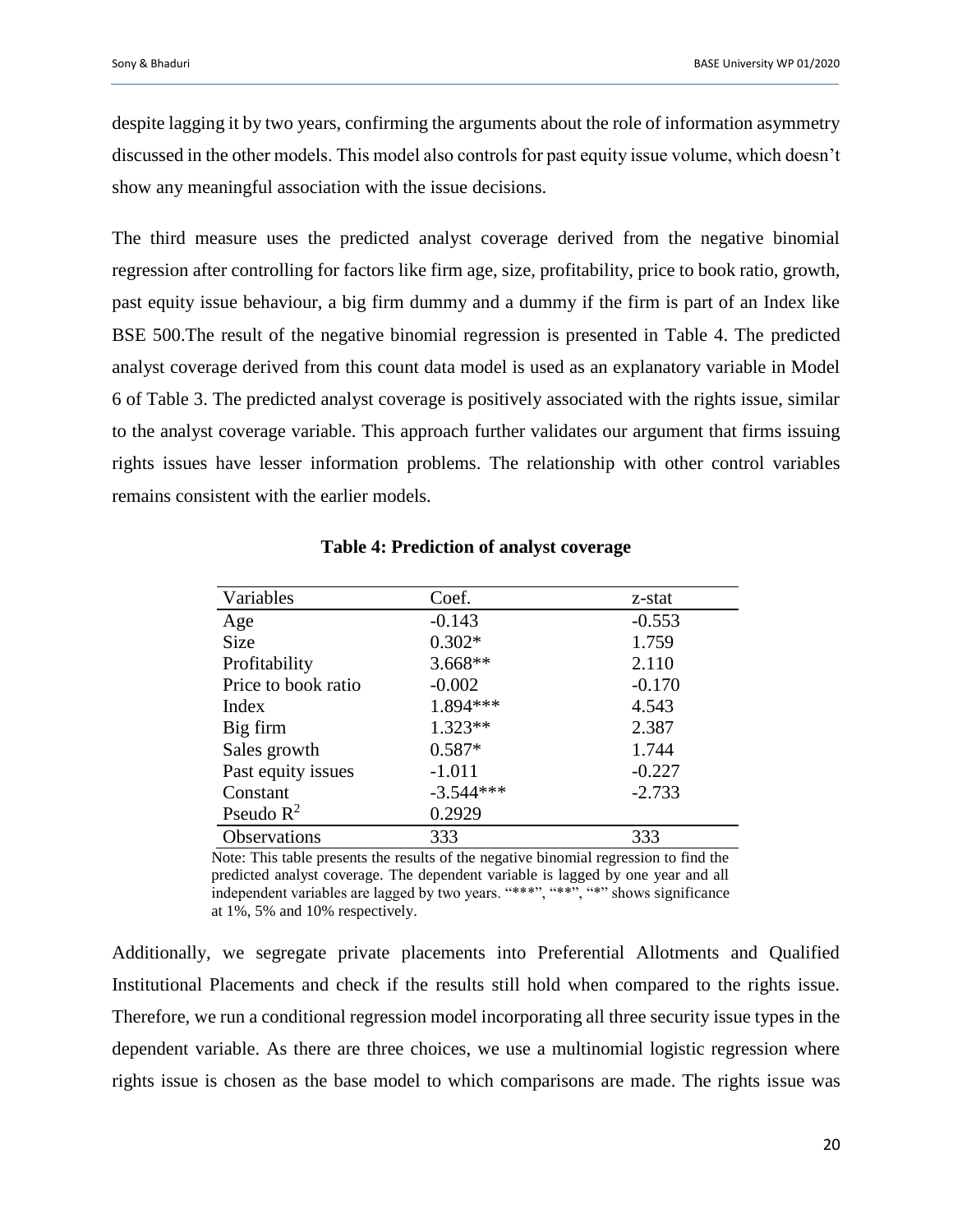$\overline{a}$ 

chosen as the base model and PA's and QIPs are tested in comparison with it. Note that, in the earlier binary regressions rights issue was assigned as one and the interpretation was made accordingly.

The empirical results of this multinomial regression models are presented in Table 5 for different specifications of analyst specific variables used in the study. The first panel (Panel 1) presents the results of the model using the analyst coverage variables. Compared to the base model- rights issue, the firms issuing PA's and QIP's have lesser analyst coverage indicating that they are facing higher information problems. The coefficient values suggest that the impact of analyst coverage is pronounced in the case of PA's than QIP's.

The findings presented in Panel 2 and Panel 3 of Table 5 also presents the same narrative on information asymmetry. In comparison to the rights issue, the surprises and dispersion of analyst coverage are more for the private placements and rights issue meaning that these firms face higher information problems. The interpretation of the conventional variables remains invariant here as well. Despite the alternate specifications by combining the different equity issue choices, our results are consistent with the earlier findings and information asymmetry seems to push firms to choose private placements.<sup>2</sup>

In addition, we check the robustness of these findings by incorporating asymmetric information index, two-period lagged analyst coverage and the predicted analyst coverage, similar to the method used earlier in the paper. The results reported in Table 6 strengthen the case presented earlier. The asymmetric information index shares a positive association with both PA's and QIP's suggesting that they have an information disadvantage (Panel 1, Table 6). The two-period lagged analyst coverage shows a negative association with the private placement and QIPs, indicating that they receive less analyst coverage and consequently more information problems (Panel 2, Table 6). The essence of the predicted analyst coverage also shows that firms issuing private placements have information disadvantage (Panel 3, Table 6).

<sup>2</sup> Further, one of the requirements of the multinomial logistic regression model is that the assumption of Irrelevance of Independent Alternatives (IIA) should not violated. IIA property envisages that inclusion or exclusion of any of the categories does not affect the relative risks associated with the other categories. We use Hausman test, suest based Hausman test and Small-Hsiao test to check if the IIA property holds in this model. The findings from these tests suggest that the IIA property is not violated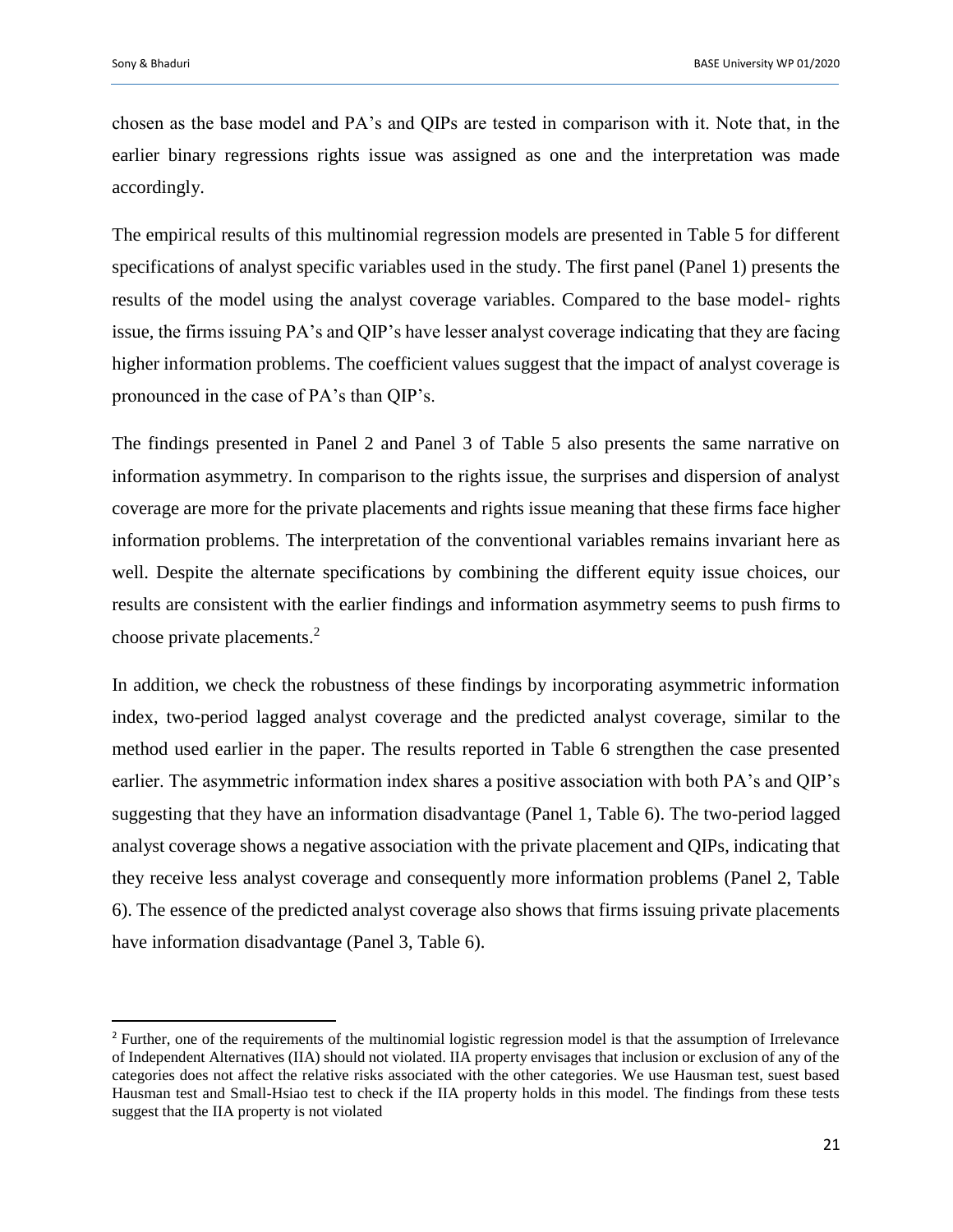|                     | Panel 1      |             |             | Panel 2     | Panel 3     |            |
|---------------------|--------------|-------------|-------------|-------------|-------------|------------|
| Variables           | PA           | QIP         | PA          | QIP         | PA          | QIP        |
| Analyst coverage    | $-0.206**$   | $-0.195**$  |             |             |             |            |
|                     | $(-2.398)$   | $(-2.549)$  |             |             |             |            |
| Forecast surprise   |              |             | $2.685***$  | $2.095**$   |             |            |
|                     |              |             | (3.053)     | (2.088)     |             |            |
| Forecast dispersion |              |             |             |             | 1.812**     | 0.924      |
|                     |              |             |             |             | (2.332)     | (1.134)    |
| Age                 | $-0.0310***$ | $-0.0283*$  | $-0.0280**$ | $-0.0259$   | $-0.0258**$ | $-0.0230$  |
|                     | $(-2.591)$   | $(-1.858)$  | $(-2.358)$  | $(-1.644)$  | $(-2.199)$  | $(-1.500)$ |
| Size                | $-0.312*$    | 0.149       | $-0.263$    | 0.141       | $-0.289*$   | 0.108      |
|                     | $(-1.806)$   | (0.653)     | $(-1.601)$  | (0.675)     | $(-1.736)$  | (0.515)    |
| Dividend            | 79.97*       | 110.7**     | 65.26*      | 86.90**     | 50.25       | 70.73**    |
|                     | (1.830)      | (2.444)     | (1.800)     | (2.340)     | (1.473)     | (2.045)    |
| Profitability       | $-1.424$     | 3.332       | $-0.819$    | 3.325       | $-1.001$    | 3.012      |
|                     | $(-0.808)$   | (0.874)     | $(-0.541)$  | (0.876)     | $(-0.644)$  | (0.790)    |
| Tangibility         | 2.341        | $-0.0770$   | 2.768*      | $-0.185$    | $2.613*$    | $-0.473$   |
|                     | (1.474)      | $(-0.0399)$ | (1.737)     | $(-0.0905)$ | (1.680)     | $(-0.234)$ |
| Non-debt tax shield | $-0.545**$   | $-0.620**$  | $-0.636***$ | $-0.742**$  | $-0.597***$ | $-0.702**$ |
|                     | $(-2.532)$   | $(-2.120)$  | $(-2.994)$  | $(-2.438)$  | $(-2.838)$  | $(-2.259)$ |
| Group affiliation   | 0.863        | 0.467       | 0.712       | 0.255       | 0.672       | 0.221      |
|                     | (1.561)      | (0.746)     | (1.363)     | (0.434)     | (1.320)     | (0.377)    |
| Institutional       | $0.238**$    | $0.442***$  | $0.216*$    | $0.458***$  | 0.198*      | $0.440***$ |
| ownership           | (1.977)      | (2.650)     | (1.800)     | (2.817)     | (1.727)     | (2.811)    |
| Promoter            | 0.324        | $1.816**$   | 0.428       | 1.809**     | 0.506       | 1.862**    |
| shareholding        | (0.648)      | (2.130)     | (0.861)     | (2.246)     | (0.985)     | (2.292)    |
| Constant            | $3.557*$     | $-7.569**$  | $-0.883$    | $-9.792***$ | $-0.162$    | $-8.625**$ |
|                     | (1.646)      | $(-2.019)$  | $(-0.422)$  | $(-2.864)$  | $(-0.0750)$ | $(-2.528)$ |
| Pseudo $R^2$        | 0.2395       |             |             | 0.2094      |             | 0.2017     |
| Year and Industry   | Yes          |             |             | Yes         |             | Yes        |
| dummy               |              |             |             |             |             |            |
| Observations        | 294          | 294         | 294         | 294         | 294         | 294        |

## **Table 5: Rights issue versus Preferential Allotments (PA) and Qualified Institutional**

**Placement (QIP)** 

Note: This table presents the findings of the multinomial logistic regression where rights issues are treated as the base category. All the variables are lagged by one year. z-statistics is presented in parentheses. "\*\*\*", "\*\*", "\*" shows significance at 1%, 5% and 10% respectively.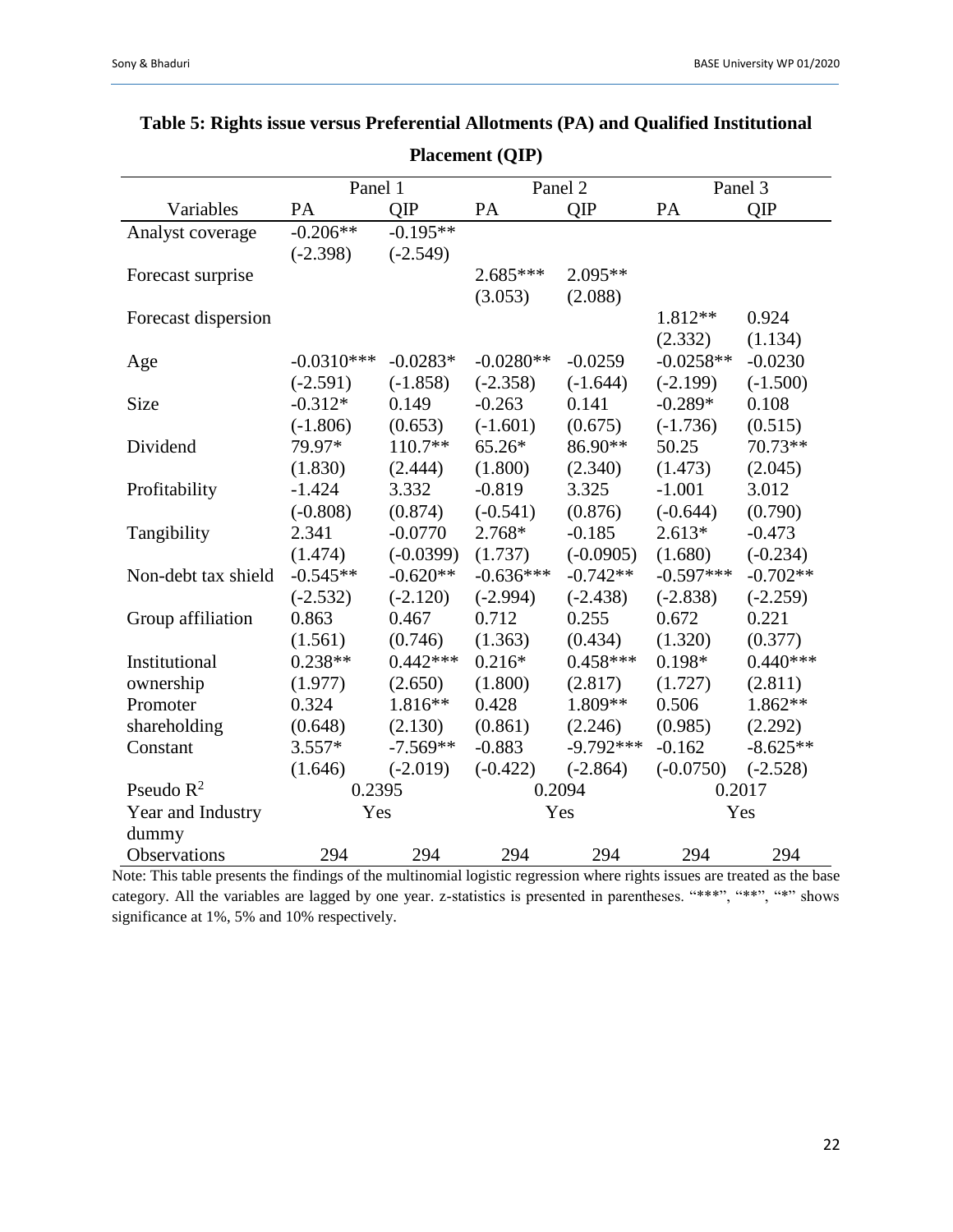|                        | Model 1     |            | Model 2    |             | Model 2     |            |
|------------------------|-------------|------------|------------|-------------|-------------|------------|
| Variables              | Private Pl  | QIP        | Private Pl | <b>OIP</b>  | Private Pl  | <b>OIP</b> |
| <b>Asymmetry Index</b> | 1.888**     | $1.850**$  |            |             |             |            |
|                        | (2.207)     | (1.970)    |            |             |             |            |
| Analyst coverage       |             |            | $-0.167**$ | $-0.210***$ |             |            |
| (L2)                   |             |            |            |             |             |            |
|                        |             |            | $(-2.101)$ | $(-2.785)$  |             |            |
| Predicted analyst      |             |            |            |             | $-0.192**$  | $-0.0870$  |
| coverage               |             |            |            |             | $(-2.113)$  | $(-0.892)$ |
| Age                    | $-0.0183$   | $-0.0195$  |            | $-0.0259*$  |             | $-0.0209$  |
|                        |             |            | $0.0238**$ |             | $0.0282**$  |            |
|                        | $(-1.570)$  | $(-1.327)$ | $(-2.151)$ | $(-1.725)$  | $(-2.543)$  | $(-1.587)$ |
| Size                   | $-0.313*$   | 0.119      | $-0.364**$ | 0.114       | $-0.00784$  | $-0.896*$  |
|                        | $(-1.879)$  | (0.559)    | $(-2.065)$ | (0.499)     | $(-0.0194)$ | $(-1.686)$ |
| Dividend               | 47.60*      | 68.49**    | 79.28*     | $102.3**$   | 46.10       | 71.84**    |
|                        | (1.737)     | (2.353)    | (1.931)    | (2.385)     | (1.609)     | (2.340)    |
| Profitability          | $-1.667$    | 3.362      | $-2.287$   | 3.159       | $-1.543$    | 3.182      |
|                        | $(-0.899)$  | (0.890)    | $(-1.133)$ | (0.794)     | $(-0.859)$  | (0.874)    |
| Tangibility            | 2.167       | $-0.429$   | 1.775      | $-0.981$    | 1.532       | $-0.516$   |
|                        | (1.441)     | $(-0.230)$ | (1.174)    | $(-0.517)$  | (0.966)     | $(-0.265)$ |
| Non-debt tax shield    | $-0.561***$ | $-0.679**$ | $-0.498**$ | $-0.641**$  |             | $-0.625**$ |
|                        |             |            |            |             | $0.600***$  |            |
|                        | $(-2.755)$  | $(-2.396)$ | $(-2.372)$ | $(-2.193)$  | $(-2.660)$  | $(-2.551)$ |
| Group affiliation      | 0.786       | 0.360      | $0.867*$   | 0.480       | 0.520       | 0.335      |
|                        | (1.497)     | (0.614)    | (1.668)    | (0.815)     | (1.092)     | (0.619)    |
| Institutional          | 0.185       | $0.441***$ | $0.200*$   | $0.468***$  | 0.111       | $0.395***$ |
| ownership              | (1.576)     | (2.756)    | (1.678)    | (2.812)     | (1.036)     | (2.645)    |
| Promoter               | 0.394       | $1.791**$  | 0.302      | $1.669**$   | 0.172       | 1.999**    |
| shareholding           | (0.762)     | (2.149)    | (0.605)    | (2.080)     | (0.344)     | (2.335)    |
| Constant               | 0.136       | $-9.356**$ | 2.652      | $-7.058**$  | 3.034       | $-5.466$   |
|                        | (0.0583)    | $(-2.509)$ | (1.266)    | $(-2.010)$  | (1.419)     | $(-1.490)$ |
| Year & Industry        |             | Yes        |            | Yes         | Yes         |            |
| Dummy                  |             |            |            |             |             |            |
| Pseudo $R^2$           |             | 0.2395     |            | 0.2094      | 0.2017      |            |
| Observations           | 294         | 294        | 294        | 294         | 294         | 294        |

### **Table 6: Robustness check- Rights issue versus Preferential Allotments (PA) and Qualified Institutional Placement (QIP)**

Note: This table presents the findings of the multinomial logistic regression where rights issues are treated as the base category. All the variables are lagged by one year. z-statistics is presented in parentheses. "\*\*\*", "\*\*", "\*" shows significance at 1%, 5% and 10% respectively.

All models discussed in this study consistently narrate the importance of information asymmetry in the equity issue decisions. Specifically, firms facing information disadvantages avoid public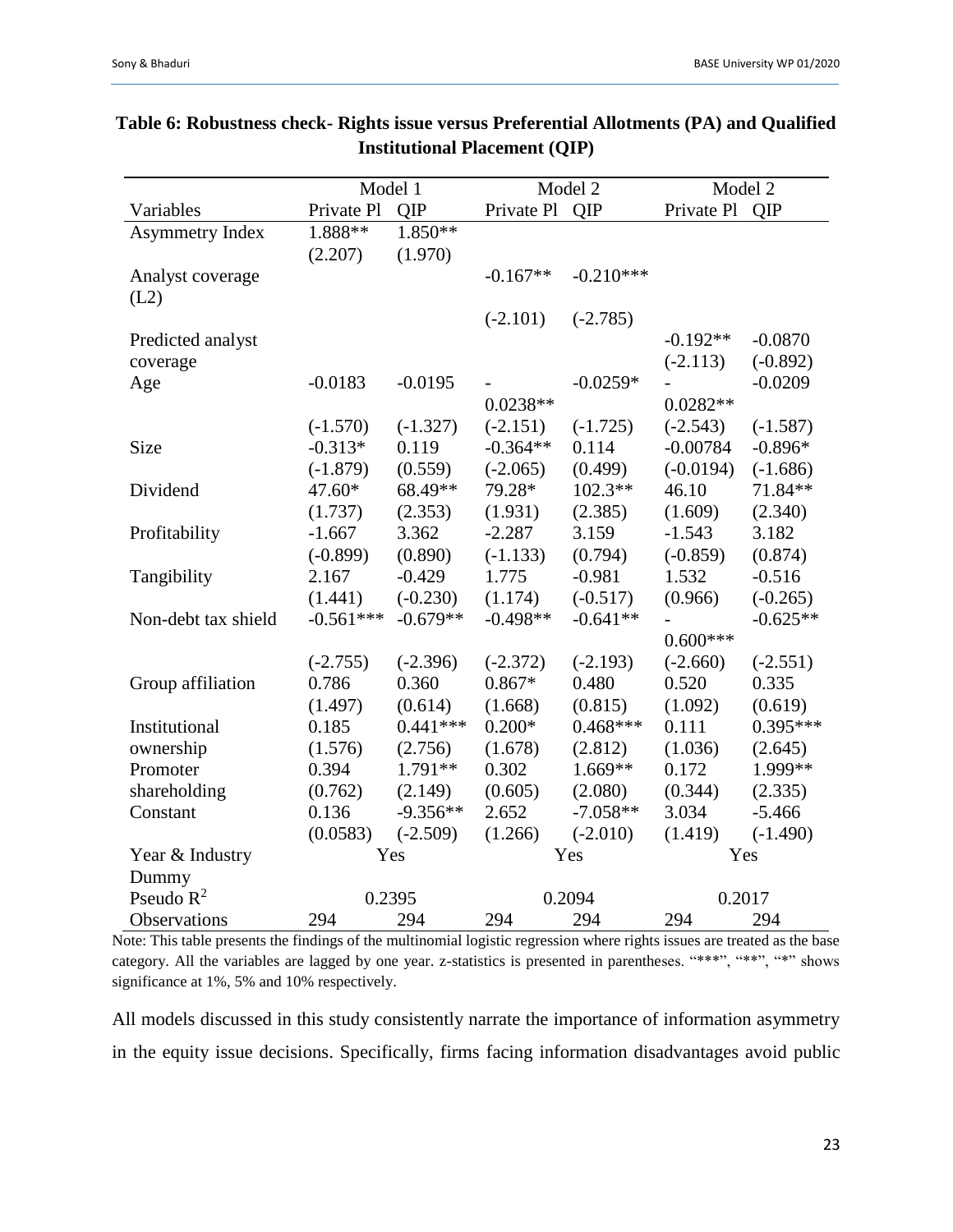issues. The popularity of private placements in the Indian markets can be therefore attributed to the information problems present in the market.

#### **Conclusion**

Information based capital structure models argue that in the presence of information asymmetry, firms invariably choose securities with lesser information asymmetry and equity issues are in general rare events, owing to the higher information costs. Unlike the many other capital structure studies, this study looks into the two most common forms of equity issues post-IPO by the by Indian firms. Specifically, this study tests the contention that information asymmetry plays a key role in the type of equity issue method chosen by the firms.

The findings of this study demonstrate the importance of information asymmetry in the type of equity issue chosen by Indian firms. Consistent with arguments of the information-based models, only those firms overcoming the information hurdle issue equity to a larger public crowd through the rights issue. The firms facing information disadvantages issue equity through private placements. This facilitates firms with higher information problems to get around information problems and raise equity capital. All analyst coverage related variables and the alternate specifications convey the same narrative that firms with higher information problems choose private security markets. The popularity of private placement of equity in the Indian market seems to be driven by information asymmetry. The findings reported here also imply that the information disclosure and dissemination mechanism in the India need an overhaul. The regulator needs to devise strategies and mechanisms to ensure smooth flow of information for better functioning of the equity markets. Further, if the firms need to raise capital through public equity issues, information issues have to be addressed.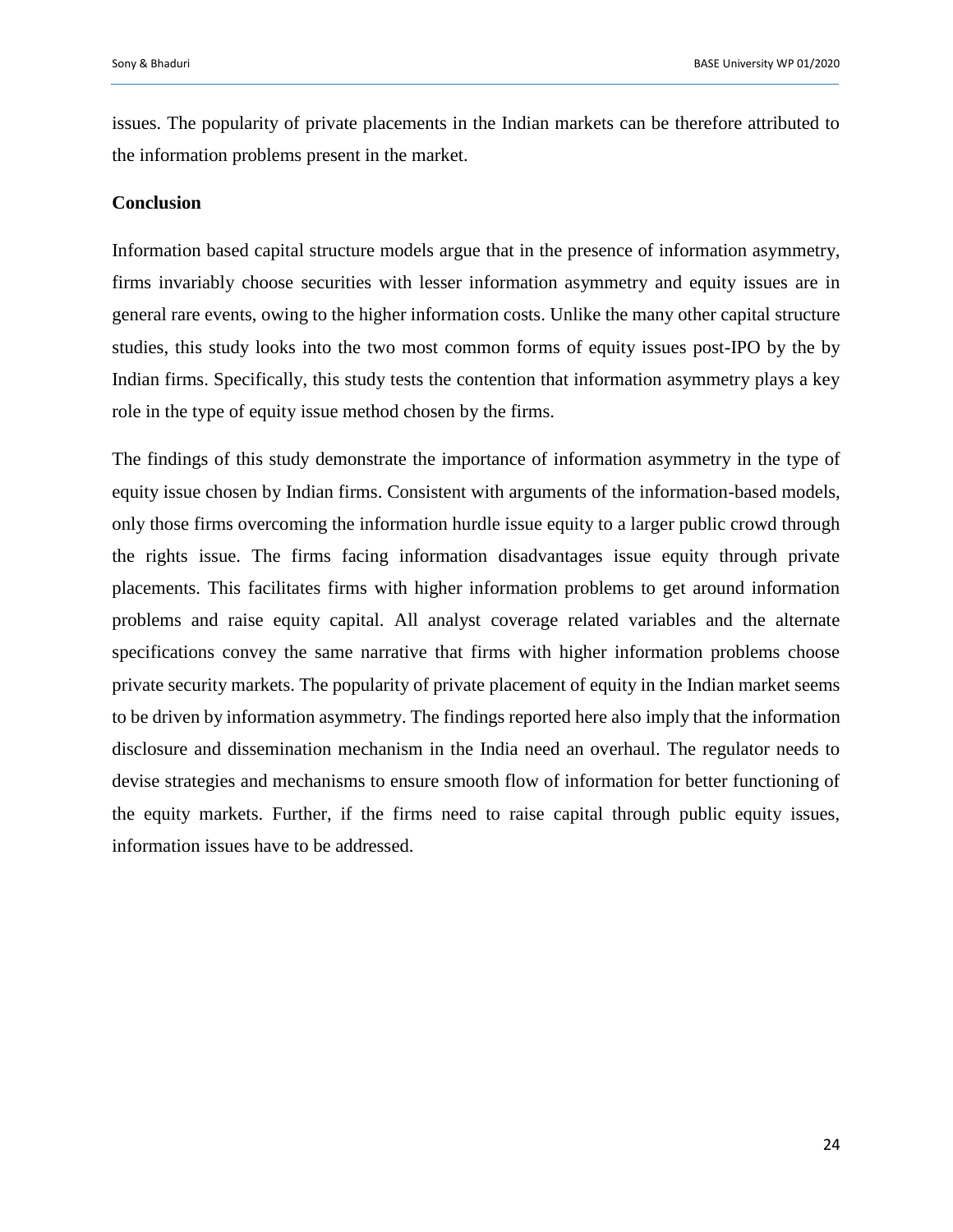## **Appendix A**

| <b>Variables</b>           | <b>Definition</b>                                                   |
|----------------------------|---------------------------------------------------------------------|
| <b>Analyst Coverage</b>    | Number of analysts predicting revenue estimates of a firm in a year |
| Analyst<br>forecast        | The absolute difference between the reported revenue and the        |
| surprise                   | analyst consensus value divided by the reported revenue value. The  |
|                            | Firms that are not followed by analysts are assigned a value of one |
|                            | treating them as firms with the highest degree of asymmetric        |
|                            | information. Few firms in the sample have values higher than one    |
|                            | and since such firms have a higher degree of asymmetric             |
|                            | information, we mark them one for standardization purpose.          |
| forecast<br>Analyst        | The absolute value of the range between the highest revenue         |
| dispersion                 | forecast and the lowest revenue forecast by analysts divided by the |
|                            | highest analyst forecast value. Firms that are not followed by      |
|                            | analysts have greater asymmetric information and such firms are     |
|                            | treated as one in the sample.                                       |
| Age                        | Difference between the year under consideration and year of         |
|                            | incorporation                                                       |
| Size                       | Natural logarithm of total assets of the firm                       |
| Dividend                   | Dividend paid divided total assets.                                 |
| Profitability              | Net profit to total assets                                          |
| Tangibility                | Net fixed assets to total assets                                    |
| Non-debt tax shield        | Depreciation to total assets                                        |
| <b>Promoter Share</b>      | Ownership of promoters in percentage                                |
| holding                    |                                                                     |
| <b>Institutional Share</b> | Ownership of non-promoter institutions in percentage                |
| holding                    |                                                                     |
| Group affiliation          | Dummy=1, if affiliated to a business group, otherwise 0.            |
| Sales growth               | Growth of Sales reported by the firm                                |
| Past equity issues         | Volume of the equity issues in the last three years                 |
| Index constituent          | Dummy=1 if the firm is a part of BSE Sensex or Nifty 50 at time t,  |
|                            | 0 otherwise                                                         |
| Big player                 | Dummy=1 if firm size falls in the largest quartile, 0 otherwise     |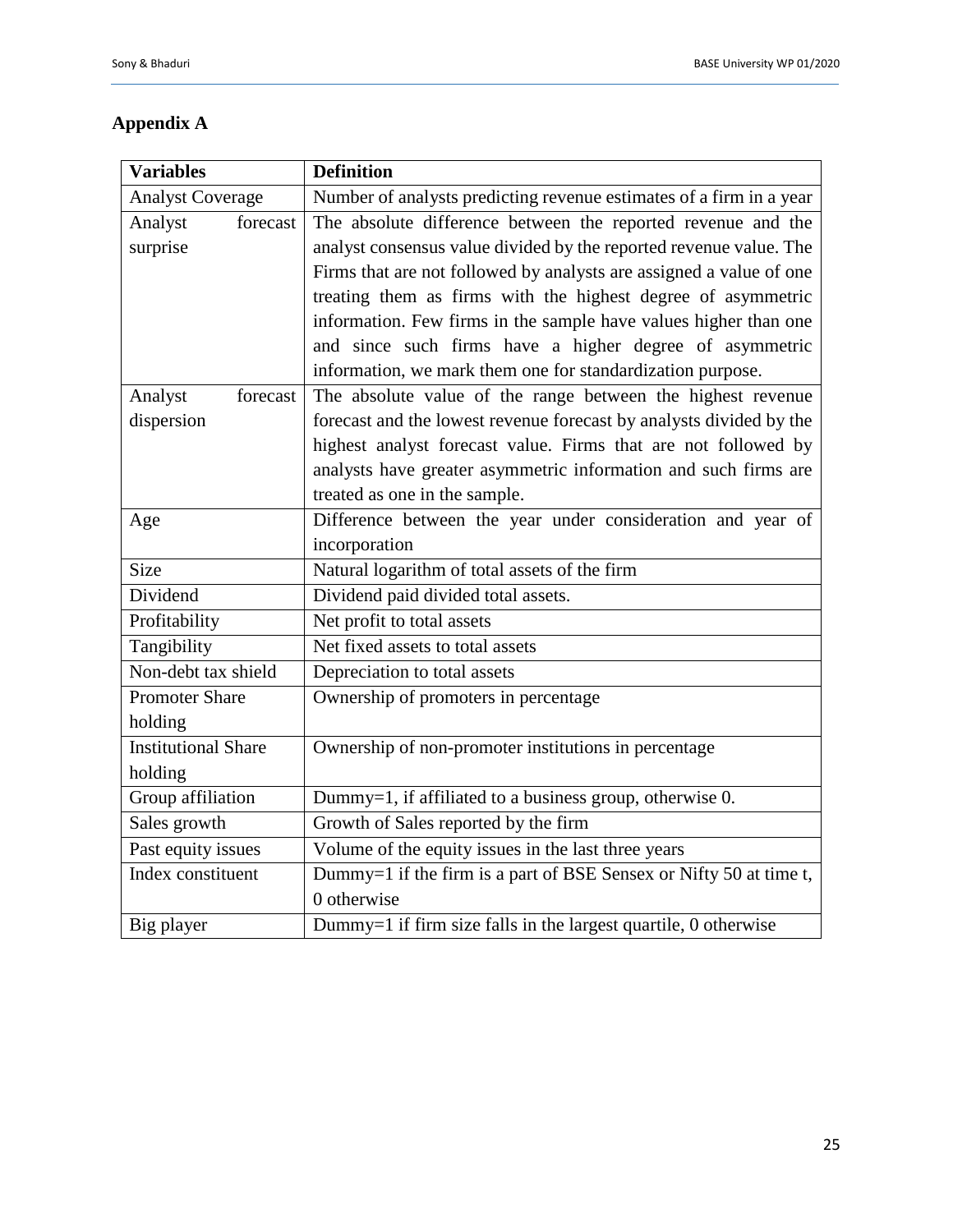#### **References**

Acharya, A. (2011). Corporate bond market in India: Issues and challenges. *RBI Occasional Papers*, *32*(3), 67-106.

Banerjee, P., & Deb, S. G. (2015). The Choice between QIP and Rights Issue: Evidence from India. *Global Business Review*, *16*(5\_suppl), 155S-174S.

Bessler, W., Drobetz, W., & Grüninger, M. C. (2011). Information asymmetry and financing decisions. *International Review of Finance*, *11*(1), 123-154.

Bhaduri, S. (2015). Why do Firms Issue Equity?: Some Evidence from an Emerging Economy, India. *Journal of Emerging Market Finance*.

Bharath, S. T., Pasquariello, P., & Wu, G. (2009). Does asymmetric information drive capital structure decisions?. *The Review of Financial Studies*, *22*(8), 3211-3243.

Bowen, R. M., Chen, X., & Cheng, Q. (2008). Analyst coverage and the cost of raising equity capital: Evidence from underpricing of seasoned equity offerings. *Contemporary Accounting Research*, *25*(3), 657-700.

Brophy, D. J., Ouimet, P. P., & Sialm, C. (2004). *Pipe dreams? The performance of companies issuing equity privately* (No. w11011). National Bureau of Economic Research.

Chakraborty, I. (2010). Capital structure in an emerging stock market: The case of India. *Research in International Business and Finance*, *24*(3), 295-314.

Chang, X., Dasgupta, S., & Hilary, G. (2006). Analyst coverage and financing decisions. *The Journal of Finance*, *61*(6), 3009-3048.

Chauhan, G. S. (2017). Corporate financing and deleveraging of firms in India. *IIMB Management Review*, *29*(3), 170-187.

Chen, H. C., Dai, N., & Schatzberg, J. D. (2010). The choice of equity selling mechanisms: PIPEs versus SEOs. *Journal of Corporate Finance*, *16*(1), 104-119.

Cronqvist, H., & Nilsson, M. (2005). The choice between rights offerings and private equity placements. *Journal of Financial Economics*, *78*(2), 375-407.

Dahiya, S., Klapper, L., Parthasarathy, H., & Singer, D. (2017). Equity raising by Asian firms: Choosing between PIPEs and SEOs. *Journal of Corporate Finance*, *45*, 64-83.

Dai, N. (2011). Monitoring via staging: Evidence from Private investments in public equity. *Journal of Banking & Finance*, *35*(12), 3417-3431.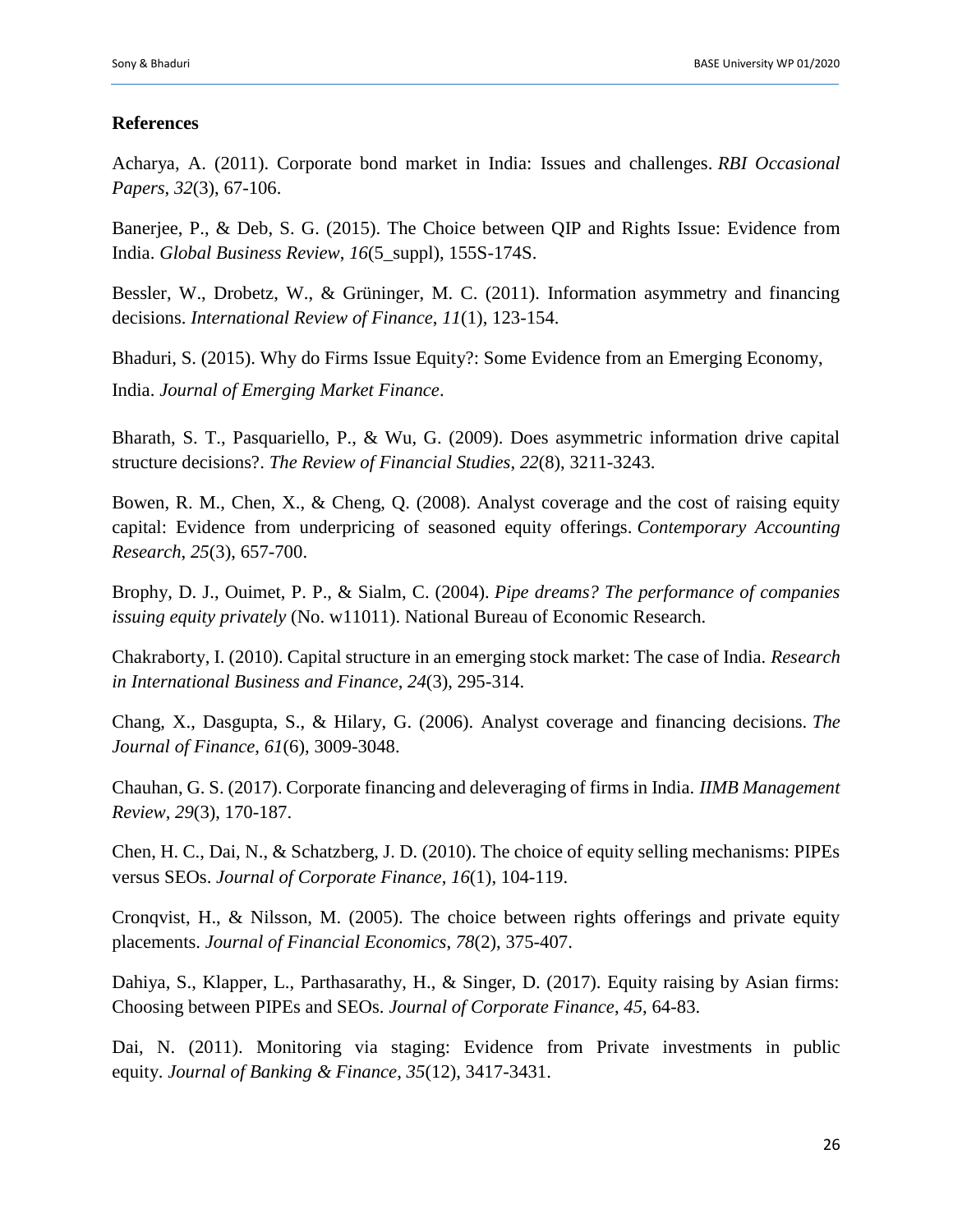Dann, L. Y., & DeAngelo, H. (1988). Corporate financial policy and corporate control: A study of defensive adjustments in asset and ownership structure. *Journal of Financial Economics*, *20*, 87- 127.

DeAngelo, H., DeAngelo, L., &Stulz, R. M. (2010). Seasoned equity offerings, market timing, and the corporate lifecycle. *Journal of Financial Economics*, *95*(3), 275-295.

Delcoure, N. (2007). The determinants of capital structure in transitional economies. *International Review of Economics & Finance*, *16*(3), 400-415.

Derrien, F., Kecskés, A., &Mansi, S. A. (2016). Information asymmetry, the cost of debt, and credit events: Evidence from quasi-random analyst disappearances. *Journal of Corporate Finance*, *39*, 295-311.

Dewa, N., & Ibrahim, I. (2011). Determinants influencing the seasoned equity offerings: private placements vs rights issue. *Applied Finance*, 609.

Di Martino, G., &Busatto, F. (2018). Equity Rights Issue and Dilutive Effect: Evidence from Italian Listed Companies. *International Business Research*, *11*(10), 94-110.

Eckbo, B. E., &Masulis, R. W. (1995). Seasoned equity offerings: A survey. *Handbooks in Operations Research and Management Science*, *9*, 1017-1072.

Frank, M. Z., & Goyal, V. K. (2009). Capital structure decisions: which factors are reliably important?. *Financial Management*, *38*(1), 1-37.

Fulghieri, P., & Lukin, D. (2001). Information production, dilution costs, and optimal security design. *Journal of Financial Economics*, *61*(1), 3-42.

Gomes, A., & Phillips, G. (2012). Why do public firms issue private and public securities?. *Journal of Financial Intermediation*, *21*(4), 619-658.

Handbook of Statistics of Indian Economy, 2018; https://m.rbi.org.in/scripts/AnnualPublications.aspx?head=Handbook+of+Statistics+on+Indian+ Economy

Harjoto, M., &Garen, J. (2003). Why do IPO firms conduct primary seasoned equity offerings?. *Financial Review*, *38*(1), 103-125.

He, W. P., Lepone, A., & Leung, H. (2013). Information asymmetry and the cost of equity capital. *International Review of Economics & Finance*, *27*, 611-620.

Hertzel, M., & Smith, R. L. (1993). Market discounts and shareholder gains for placing equity privately. *The Journal of Finance*, *48*(2), 459-485.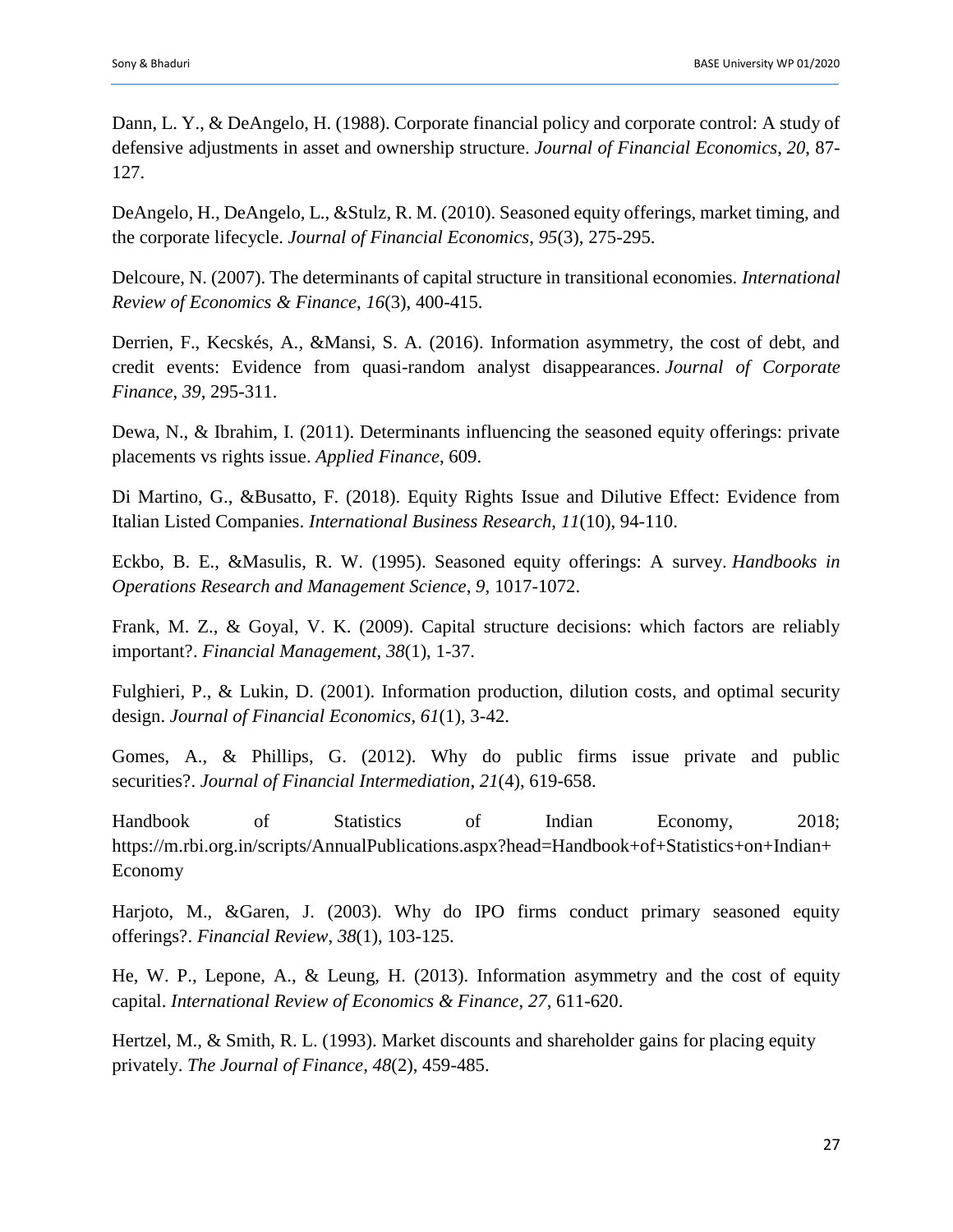Jetley, G., & Mondal, S. S. (2015). Rights issues and creeping acquisitions in India. *Emerging Markets Review*, *23*, 68-95.

Kale, J. R., & Meneghetti, C. (2011). The choice between public and private debt: A survey. *IIMB Management Review*, *23*(1), 5-14.

Kovacs, T. (2010). Equity issues and temporal variation in information asymmetry. *Journal of Banking & Finance*, *34*(1), 12-23.

Kumar, S., Colombage, S., & Rao, P. (2017). Research on capital structure determinants: a review and future directions. *International Journal of Managerial Finance*.

Kurshev, A., & Strebulaev, I. A. (2015). Firm size and capital structure. *Quarterly Journal of Finance*, *5*(03), 1550008.

Li, K., & Zhao, X. (2008). Asymmetric information and dividend policy. *Financial Management*, *37*(4), 673-694.

Liu, C. C., & Chen, N. Y. (2015). Earnings Surprises in Analysts' Forecasts, Mandatory Disclosure, and Share Repurchases. *Abacus*, *51*(1), 63-85.

Martos-Vila, M. (2011). PIPEs: a theory of private vs. public placements in public firms. UCLA Working Paper.

Massa, M., Mataigne, V., Vermaelen, T., & Groen-Xu, M. (2016). Choices in equity finance: a global perspective. INSEAD Working Paper No. 2016/22/FIN, Available at SSRN: [http://dx.doi.org/10.2139/ssrn.2755943;](https://dx.doi.org/10.2139/ssrn.2755943) Accessed on 12/02/2020

Minardi, A. M. A. F., Bortoluzzo, A., & Moreira, L. (2017). Private equity and venture capital growth and performance in emerging markets. Available at SSRN: [http://dx.doi.org/10.2139/ssrn.2894543;](https://dx.doi.org/10.2139/ssrn.2894543) Accessed on 10/02/2020

Myers, S. C. (1984). Capital structure puzzle (No. w1393). National Bureau of Economic Research.

Myers, S. C., & Majluf, N. S. (1984). Corporate financing and investment decisions when firms have information that investors do not have (No. w1396). National Bureau of Economic Research.

Otsubo, M. (2017). Why do firms underwrite private placement shares of other firms? Case of Japanese firms. *Pacific-Basin Finance Journal*, *41*, 75-92.

Sarkar, J., & Sarkar, S. (2012). Corporate Governance in India. SAGE Publishing India.

Seifert, B., & Gonenc, H. (2010). Pecking order behavior in emerging markets. *Journal of International Financial Management & Accounting*, *21*(1), 1-31.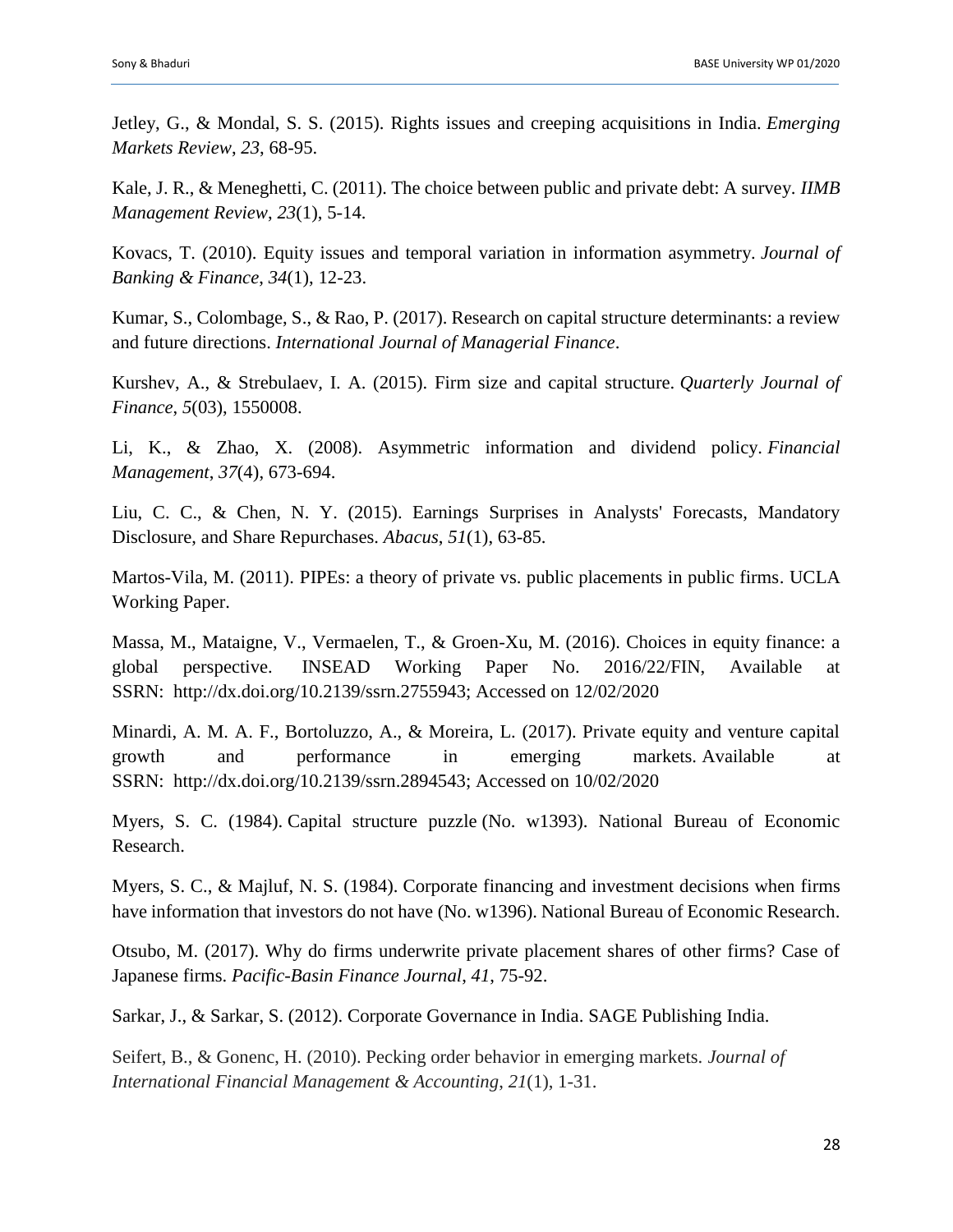Shi, J., Yu, C., Guo, S., & Li, Y. (2020). Market effects of private equity placement: Evidence from Chinese equity and bond markets. *The North American Journal of Economics and Finance*, 101214.

Shu, P. G., & Chiang, S. J. (2014). Firm size, timing, and earnings management of seasoned equity offerings. *International Review of Economics & Finance*, *29*, 177-194.

Shukla, A. K., & Prabu, A. E. (2014) Choice of Private Placement as an Instrument for Raising Debt Resources: Evidence from Indian Firms*. Reserve Bank of India Occasional Papers* Vol. 35 & 36, No. 1 & 2: 2014 & 2015

Slovin, M. B., Sushka, M. E., & Hudson, C. D. (1990). External monitoring and its effect on seasoned common stock issues. *Journal of Accounting and Economics,* 12(4), 397-417.

Sony, B., & Bhaduri, S. (2018). Information Asymmetry and Debt–Equity Choice: Evidence from an Emerging Market, India. *Review of Market Integration*, *10*(3), 228-252.

Starkweather, J., &Moske, A. K. (2011). Multinomial logistic regression. *Consulted page at September 10th: http://www.unt. edu/rss/class/Jon/Benchmarks/MLR\_JDS\_Aug2011. pdf*, *29*, 2825-2830.

Tan, R. S., Chng, P. L., & Tong, Y. H. (2002). Private placements and rights issues in Singapore. *Pacific-Basin Finance Journal*, *10*(1), 29-54.

Tuli, A., & Shukla, A. (2014). An empirical study on seasoned equity choice between qualified institutional placements and rights issues in India. *Decision*, *41*(3), 279-297.

Wu, X., Wang, Z., & Yao, J. (2016). A Rent-Protection Explanation for SEO Flotation-Method Choice. *Journal of Financial and Quantitative Analysis*, 51(3), 1039-1069.

Wu, Y. (2004). The choice of equity-selling mechanisms. *Journal of Financial Economics*, *74*(1), 93-119.

Xu, S., How, J., &Verhoeven, P. (2017). Corporate governance and private placement issuance in Australia. *Accounting & Finance*, *57*(3), 907-933.